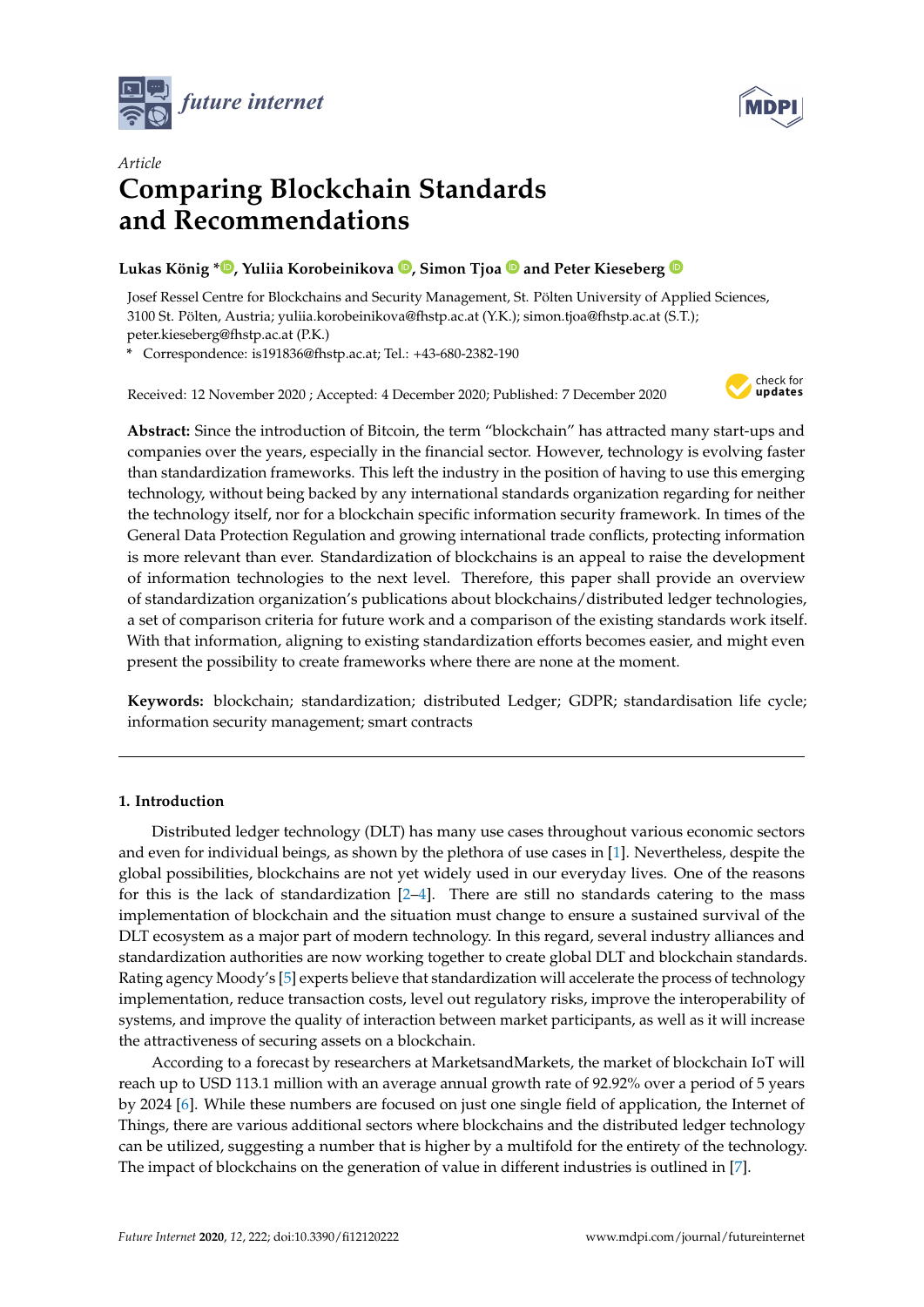Standardization of blockchain technology is an important step towards a common concept, interoperability, scaling, auditing and possible further regulation of the technology. The overall lack of standardization and clarity is considered as an obstacle to the adoption of the technology [\[3\]](#page-14-6). Besides the sometimes negatively afflicted image of blockchains stemming from cyber crime, its compatibility to existing laws and regulations, as well as internal policies is hard to assess without internationally and universally valid standardization which can be used for orientation.

The main contributions of this work can be summarized as follows:

- We give an overview on existing (final) standardization efforts concerning blockchain and digital ledger techniques.
- Furthermore, we provide a set of criteria for comparing these standards and recommendations aimed at blockchains and related technologies that can be used in future work.
- Existing standards and publications of major standardisation organisations are compared using these criteria in order to provide a comprehensive, yet fast to read, overview on standardisation activities in this field.
- We discuss dependencies of the selected publications to other standardization work. These interconnections can reveal valuable information about the content.

This paper is organized in the following way:

- Section [2](#page-1-0) explains related concepts and the importance of standardization in IT.
- Section [3](#page-2-0) lists the criteria we used to compare the source material and our selection process.
- Section [4](#page-5-0) provides an overview of the selected source material.
- Section [5](#page-9-0) compares the standards according to our criteria and highlights interconnections to other standards.
- Section [6](#page-12-0) is used to explain our results and contains concluding thoughts.
- Section [7](#page-13-0) is a discussion on further points of relevancy.

We are convinced that such a comparison is of great value for the blockchain community, as it provides an overview of a topic that is usually not the center of attention. As mentioned in Section [2.1,](#page-1-1) there was only limited research on the topic in the past and since then many new developments emerged, which are still unaccounted for. Additionally, to our knowledge we provide the first comparison that goes beyond enumerating bodies of standardization and their working groups on blockchain. With our set of criteria and reasoning we generate new insights.

## <span id="page-1-0"></span>**2. Background & Related Work**

#### <span id="page-1-1"></span>*2.1. Related Concepts*

During our research, we found a couple examples of work focusing on standardization of distributed ledgers. Starting with the first one, *Permissioned Distributed Ledger (PDL); Landscape of Standards and Technologies* [\[8\]](#page-14-7), a group report from ETSI. It is part of an Industry Specification Group working on distributed ledgers which is not limited to standardization activities and therefore includes research activities and initiatives concerning blockchain and the distributed ledger as well. The document states that distributed ledger technology could have great potential, underlined with a selection of possible fields of usage in various domains. Its core, however, is the discussion of current standardization and research activities. Since we focus on standardization activities in this paper, the first part is of special interest to us. Standardization activities are relatively underrepresented compared to the other content, which suggests that at the time there was only a limited amount of efforts on blockchain and DLT standardization. Furthermore, the presented information consists of a list of organizations and a description of the general working direction and does not include an analysis of the published work itself. The document also mentions regulatory aspects and difficulties that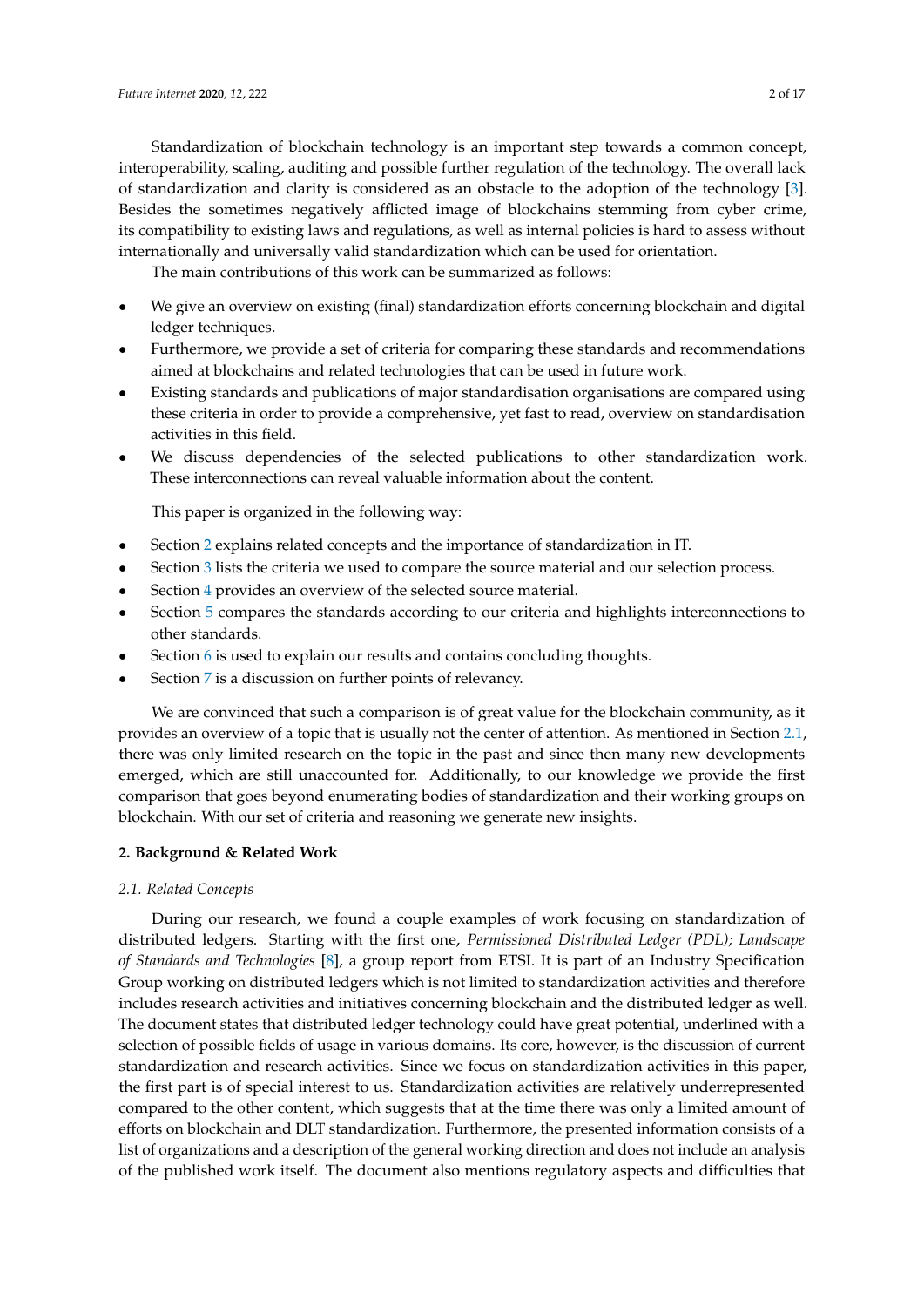could arise for distributed ledger technologies. Additionally, it includes a short list of different data structures for ledgers and a substantial overview of research and innovation projects on the matter.

The second related work is the *Distributed ledger technology standardization landscape* [\[9\]](#page-14-8) technical report by ITU-T Focus Group on Application of Distributed Ledger Technologies (FG DLT). This document focuses on the standardization landscape, not including research or industrial initiatives. The core part of this report mainly consists of an in-depth overview of the cumulative activities of study groups at ITU-T, including not only the FG DLT, but also focus groups with similar research directions but differentiating main topics. These include for example focus groups on the internet of things and smart cities, and digital financial services. The overview of other bodies of standardization is more detailed than in [\[8\]](#page-14-7). Nonetheless, the work done by ITU-T in this report is still in the form of an enumeration of standardization activities, without evaluating the content of the mentioned documents.

In [\[10\]](#page-14-9), the authors point out the importance of blockchain standardization to overcome a number of problems. Furthermore, they provide an overview of standardization efforts of international organizations from early 2016 which includes ISO, IEEE, ITU and W3C. At the time of publication of this source, none of these organisations have produced publications and are merely at an early formation stage of several working groups. In the article it becomes apparent however, that standardization of blockchain technologies is of national interest for China.

Our own research differs from these related work examples in multiple ways. For one, the number of included standardization activities is more thorough than those of the previous examples. Not only concerning the state of published work, which could be easily explained by acknowledging the point in time of the research, but also because we include several organizations that had been left unmentioned previously because they are more relevant for the field of information security instead of distributed ledger technology. Second, the core of this paper is not to simply provide a list of existing documents, but rather to look at their contents. As already mentioned in the introduction [1,](#page-0-0) we focus on providing a thorough catalogue of criteria to compare and analyze the presented standardization efforts.

## *2.2. Standardization in Traditional IT*

Standardization in the world of IT is nothing new. Without standardized procedures and processes, worldwide communication would not be possible. Especially organizations like *IEEE* are well known for providing technical standardization [\[11\]](#page-14-10). Information stored on IT systems becomes more and more sensitive which in turn raises the need for appropriate protection. Organizations providing internationally accepted frameworks for information security can thus help in increasing the overall level of security of information systems. A prime example is *ISO* with their standards series 27k. These are incredibly important for both, organizations and governments eager to improve in the field of information security. Nowadays, managerial tools like an information security management system are well known constructs and their importance for company success is undoubted as it leverages the overall security and possibility of universally understandably auditing and measuring of information security [\[12–](#page-14-11)[14\]](#page-14-12). Standardization is an important aspect of technology development. Information technologies are facilitating process standardization and process control and creating business value. A standardized framework will allow objective information security auditing of blockchain systems on a larger scale. [\[15–](#page-14-13)[17\]](#page-14-14).

#### <span id="page-2-0"></span>**3. Materials and Methods**

The research methodology was composed of comparative, analytical methods and system approach. A tailored review of the existing standards was conducted.

#### *3.1. Standard Selection*

For this research we solely selected published work from organizations that focus on standardization, such as ISO, and do not discuss drafts of any stage as the content of these can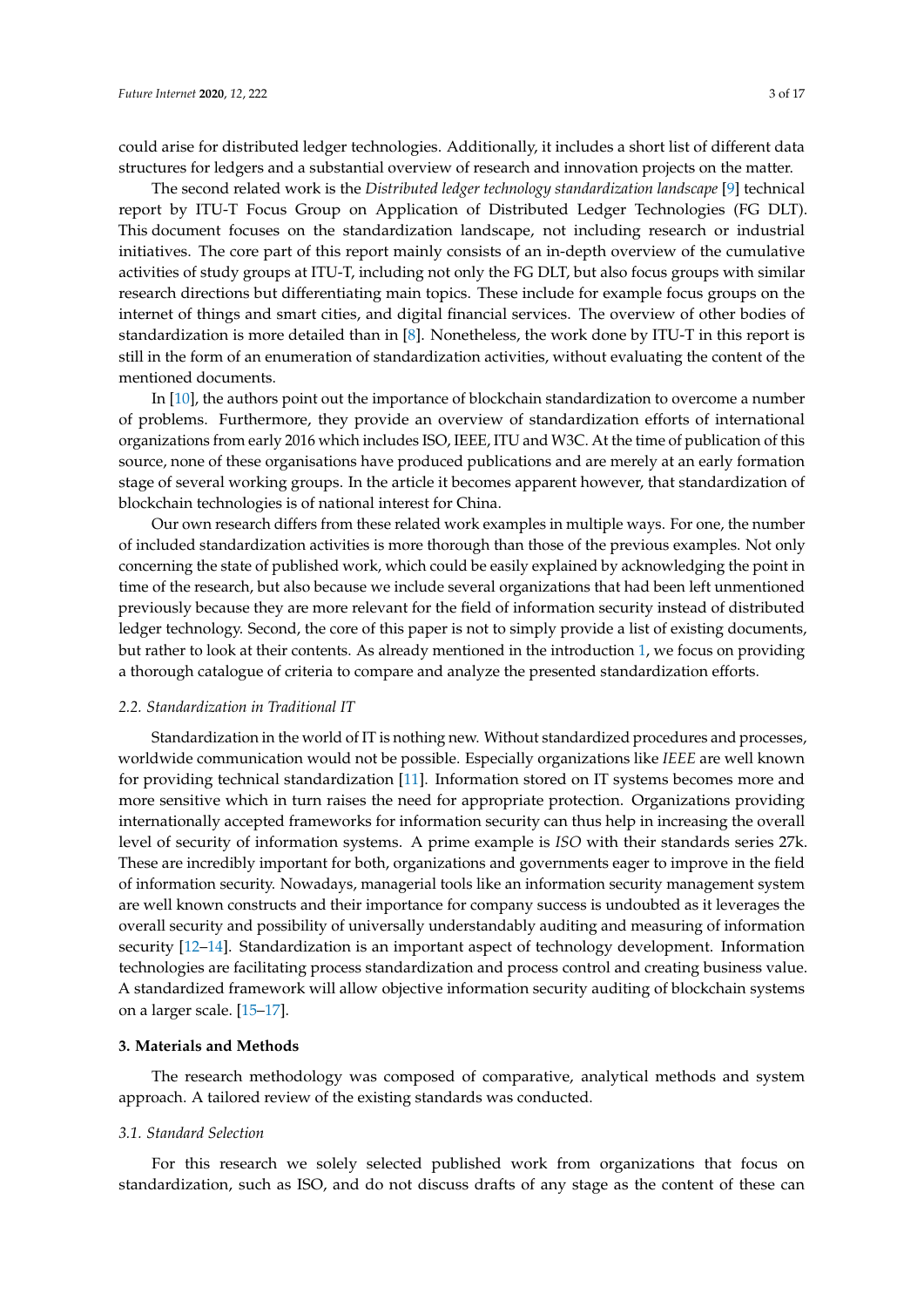be the subject of change before a final release version is available. Similarly, we do not consider company specific protocols or processes which are sometimes falsely called "standard" that are solely used in i.e., Ethereum in the form of specific Tokens, as such implementations are only relevant for individual solutions and not globally applicable standardization that is independent from the chosen blockchain platform. Such elements are not relevant for this research. The selection of standardization efforts presented in this paper is based on two approaches. At first, we started researching for publications and activities of well known standardization organizations and organizations which work more specifically towards information security. For the second approach, we expanded our research and standardization coverage by including additional information which we were able to gather through related work references, stated in Section [2.](#page-1-0) Information presented in these serves as a complement for our own research.

# <span id="page-3-0"></span>*3.2. Comparison Criteria*

Since the selection of standards and recommendations that will be discussed and compared within this work is very broad, with a wide variety of targets of the documents in question, the comparison criteria also need to reflect this diversity. Furthermore, the level of details these standards provide is very different, especially concerning special topics like GDPR compliance and the integration of legal issues. Still, even from a technical and managerial viewpoint, the different focus points of the standards make comparison difficult and not doable using a single metric. In addition it must be noted that not all documents mentioned in this section actually focus on blockchain or digital ledger technologies, for some this is only a side issue that is taken into account, but not the main topic. Still, such documents can be very valuable, especially when they are focusing on best practices inside a specific application domain, thus being of significance for the field in questions.

The selected standards and best practices were structured along the following criteria, which were grouped into four sets: (i) Criteria reflecting on the document, its applicability, meta information and domain itself (*document criteria*), and (ii) criteria reflecting the actual content of the documents (*content criteria*). It must be mentioned again that we only considered standards that are already published in their final form, no drafts or intermediate discussion results were included, as these (a) are often not widely available and (b) might be subject to considerable changes before final release. Furthermore, none of these documents comprises a normative document, all of these documents are of informative nature only.

## 3.2.1. Document Criteria

These criteria deal more with the document and its nature itself than with content details, still, they are important for comparing the documents at hand:

- Type: Several standardization institutions provide different types of publications. Thus, in order to provide comparability, we generalized these to the following types: "best practice", "report", "recommendation" and "standard".
- Technical Specification: Defines, whether the document constitutes normative or informative information. All of the documents analyzed in this work are of informative nature, i.e., they are not legally binding or can be used for certification per se.
- Document Objective: This criterion provides a rough categorization on the objective of each document, i.e., whether it lies in defining terminology ("definitions"), give an overview on the field or a sub field ("topic overview"), provides support when deciding whether to blockchain technology or what type of digital ledger ("decision support"), provide recommendations on design and implementation ("recommendations"), provides use cases ("use case collection") or best practices examples ("best practices"). Furthermore, some documents provide details on how to do standardization on blockchain topics in the respective organisation in the future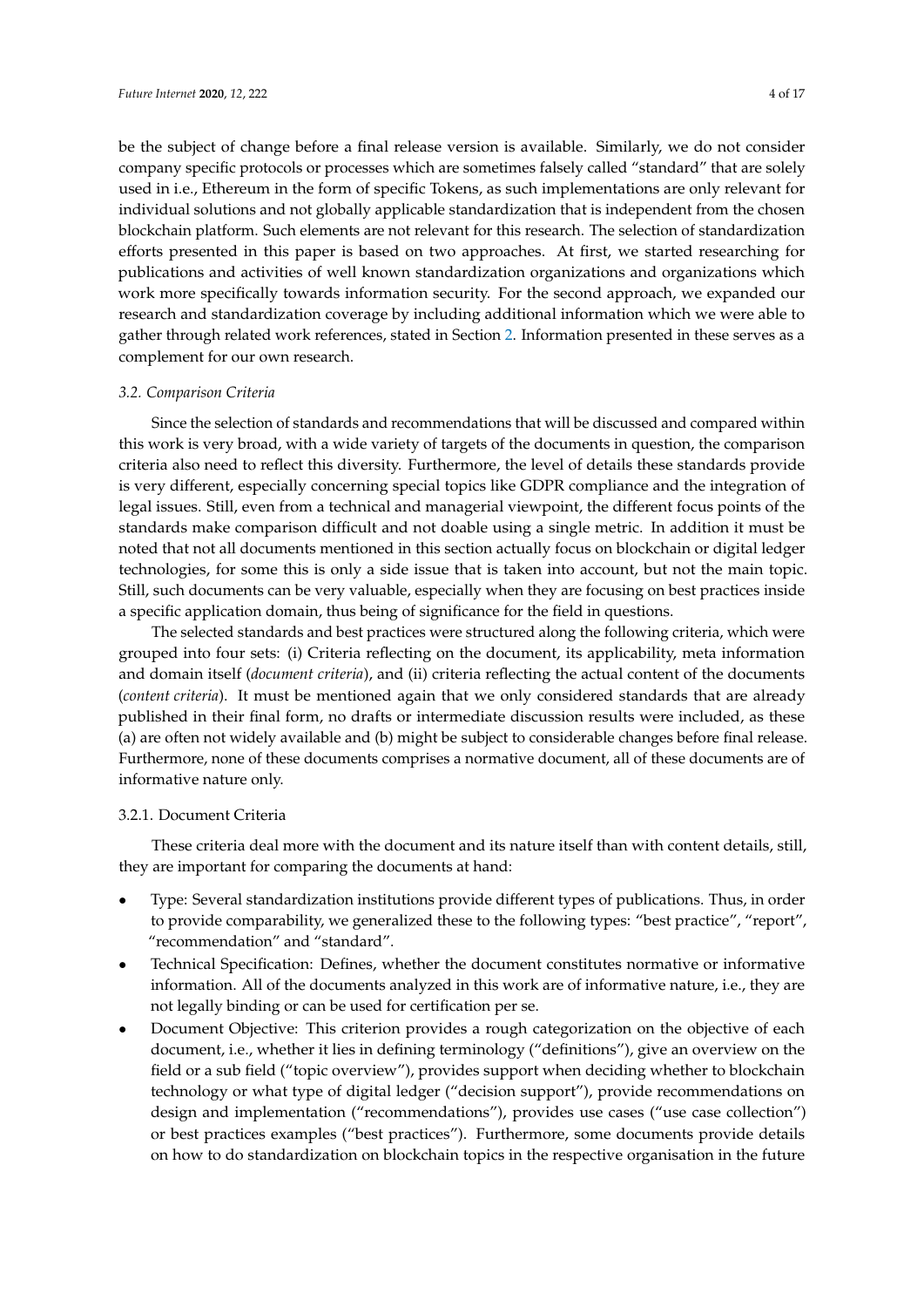("standardization metainfomation") or details open questions for research and standardization ("research directions").

- Type of Issuing Organisation: Discerns between national and international/multinational standardization organisations.
- Certifiable/Auditable: Provides information, whether an organisation or a person/system can be audited against or certified for this document/standard.
- Latest Revision: Date of the latest revision. This can give an indication, how modern and up to date the standard is. Still, the value of this criterion differs a lot between high level standards and those providing a lot of technical details.
- Accessibility: This criterion describes, whether the standard is accessible by the general public for free or if it needs to be purchased.
- Price: Price of the document.
- Pages: Number of pages of the document. The value of this criterion is questionable in many aspects, still it can serve as an indicator for the level of detail.

# 3.2.2. Content Criteria

These criteria deal with the actual content of the document, covering depth of details, as well as the range of the topics covered:

- Domain: Gives a short description of the target domain of the document, e.g., a document targeting general blockchain systems, or rather special use cases for blockchains in a specific field or industry.
- Grand Focus of the Document: What is the actual focus of the document, is it focused towards blockchains, or is blockchains just a (small) part, e.g., in of forensics standard.
- Level of Abstraction: How abstract is the standard with respect to concrete implementations and techniques (High (organizational), Medium (operational), Low (technical)).
- Security Management Considerations: Is Security Management part of the document, or at least mentioned?
- Technical Security Considerations: Is this document recommending technical details for securing IT systems?
- Privacy Considerations: Is privacy, especially the GDPR in the European context, considered in this document?
- Legal Considerations: Does this document include legal aspects of blockchains or (distributed) IT systems in general.
- Provides Blockchain Definition/Terminology: This criterion indicates, whether the document provides a definition for blockchains and/or digital ledger systems, or just refers to them either harkening back at an external definition, or used them without any clear definition at all.
- Blockchain Type: Defines the types and sub types of blockchain based systems and digital ledgers, the document is focusing on, e.g., permissioned blockchains or blockchain generations.
- Focus Regarding Integration: Indicates, whether the document focuses on pure blockchain based systems (e.g. crypto currencies), or on the integration into traditional IT systems (or both).
- Document/Standard Life Cycle: States, whether the document in itself provides a method for updating information and a document life cycle?

In the end, the interconnection and dependencies between standards is of great importance in order to get an overview on the standardization landscape in this field. Thus, in Section [5](#page-9-0) we give an overview on this issue. This overview can then again be used for further conclusions on which direction an organization could or should take, in order to get the most out of the introduction of blockchains/distributed ledger technologies and take respective standardization efforts into considerations, depending on the field of operations.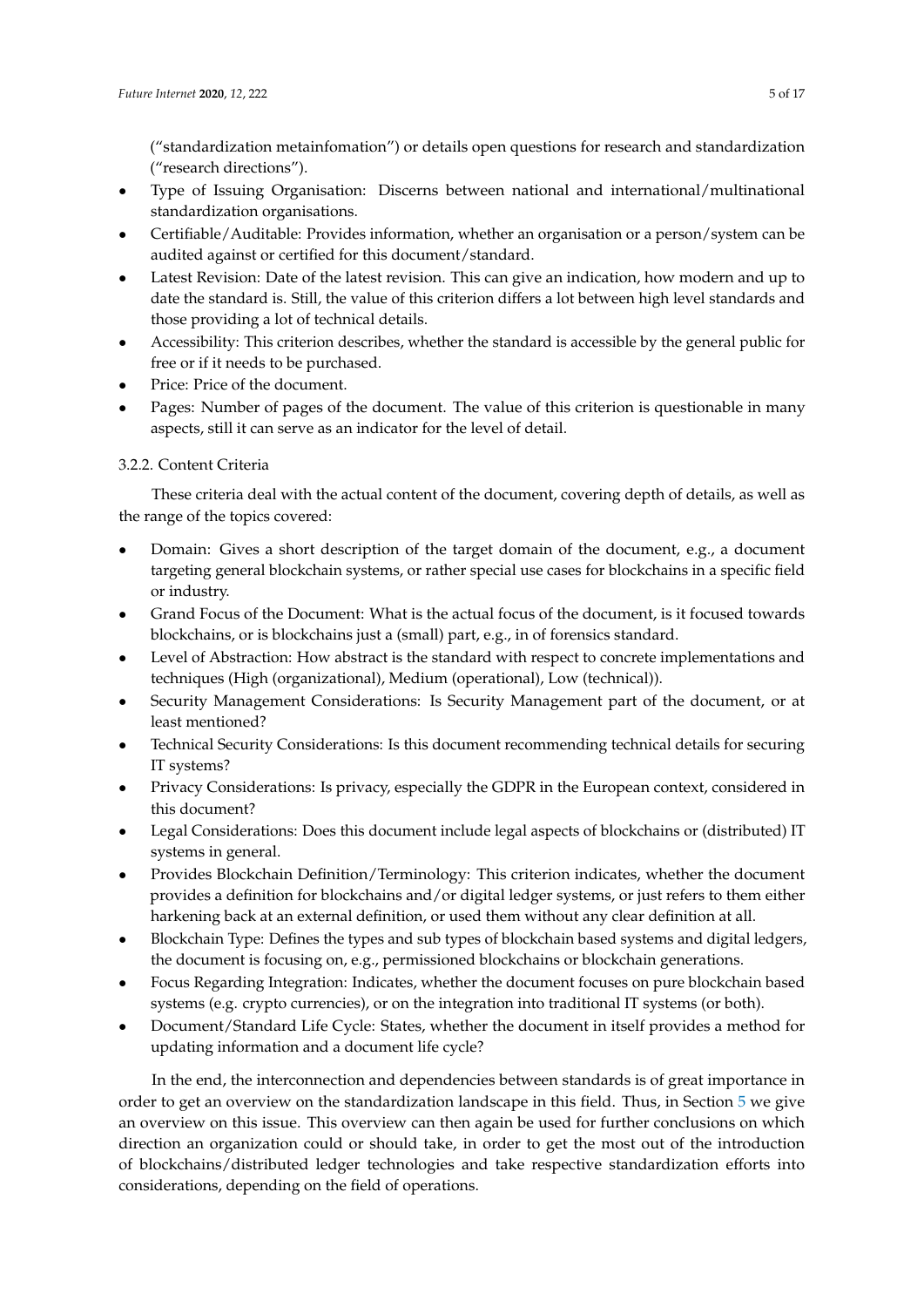#### <span id="page-5-0"></span>**4. Selected Standards**

In this section we will provide an overview of the selected publications and their contents that form the foundation of our research.

#### *4.1. National Institute of Standards and Technology (NIST)*

In 2018, NIST published the document *NISTIR 8202 - Blockchain Technology Overview* [\[18\]](#page-14-15). As the title suggests, it presents a collection of information about blockchain technology to its readers. Fundamental functionalities and components of a blockchain system are discussed. What starts out as a high-level technology overview continues to address and include common misconceptions and technological limitations, as well as concerns about cybersecurity and the general applicability of blockchains for organizations. This document serves as an entry point to blockchains and the distributed ledger technology, as it explains the structure and models, consensus mechanisms and well known examples of it, as well as a number of blockchain specific problems and considerations. Additionally, the appended glossary provides a concise overview of the blockchain terminology, ideal for novices. However, specific use-cases are not included within this document.

Pros: This document is great for providing a substantial overview of both what "Blockchains" are as well as a number of technical guidelines.

Cons: The lack of use-cases and evolution of the field as a whole locks it in place as just a primer.

#### *4.2. ANSI Accredited Standards Committee X9*

ASC X9 released the final version of the *Distributed Ledger and Blockchain Technology Study Group Report* [\[19\]](#page-15-0) in 2018. In their study they worked together with experts of various fields and assessed what types of standardization effort would be both needed and beneficial especially for the financial sector but also other industries, as well as to increase the adoption of DLT. However, the study only focuses on permissioned blockchains, as it is deemed necessary for compliance with existing regulations for the market. Throughout their report, each section is marked with either *high*, *medium* or *low*. The authors use this indicator to express the urgency on how much standard is needed for each specific part, each supplemented with a recommendation on how to proceed. The majority of the document focuses on and explains security needs and issues of blockchains, especially for finance. Their overall recommendations are for developers to be cautious and for the industry to take a three staged approach consisting of assessing whether there are existing non-blockchain standards that cover the same topic, using incremental improvements for blockchain specific implementations and as a third, stirring discussion in areas where there is immediate need for standardization. To provide better understanding of the key components of blockchain systems, there is a high-level reference architecture included in the appendix which is used to generally explain how a DLT system works.

Pros: ANSI provides a substantial overview of possible and needed standardization directions that can be of immense value for bodies of standardization and companies trying to fill the gap.

Cons: As this report is technically just a list of suggestions for possible standardization, there is limited value for regular end users and organizations which are looking for guidance.

#### *4.3. International Organization for Standardization (ISO)*

While the overall work of the ISO TC 307 comprises of eleven work items at the moment of research [\[20\]](#page-15-1), only one of them reached a maturity level required to be released so far. It is the *ISO/TR 23455:2019 Blockchain and distributed ledger technologies—Overview of and interactions between smart contracts in blockchain and distributed ledger technology systems* [\[21\]](#page-15-2). This report provides a detailed overview and lengthy discussion of smart contracts within a blockchain/distributed ledger system and their operation. This is supported by a number of graphs to visually represent the processes. Important parts are amongst others the platform specific deployment, life cycles and security of smart contracts. Additionally, the report explores the possibility of legally binding smart contracts,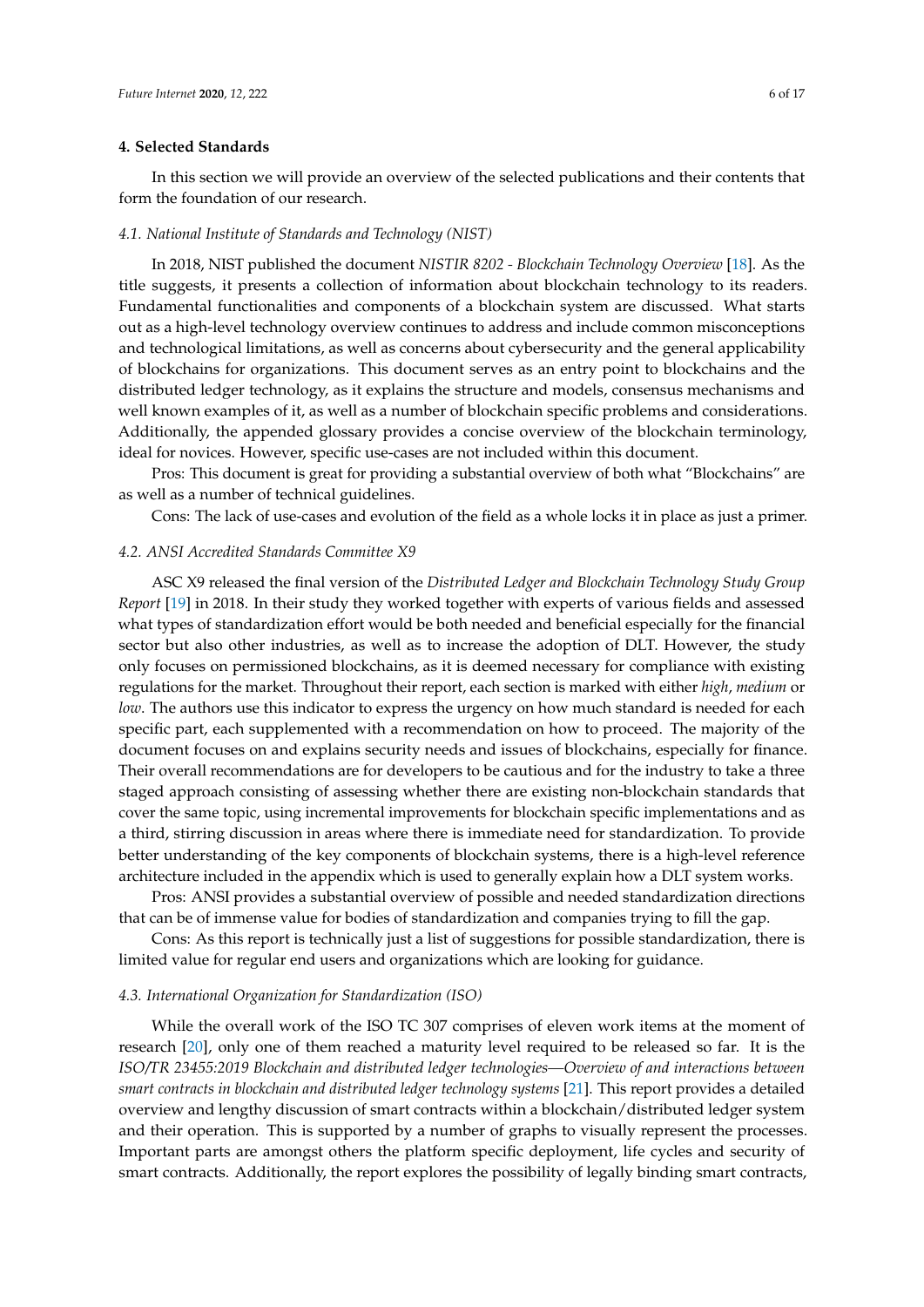as well as using them for sidechains or cross-chaining. The Annex focuses heavily on existing smart contract implementations, as well as a comprehensive overview of possible applications and use cases. Overall, the document provides substantial guidance for a proper and secure operation of smart contracts and could be useful for a general increase in quality of smart contracts across the board.

Pros: ISO/TR 23455:2019 is incredibly substantial when it comes to smart contracts, not only including the technical functionality but also a generous amount of use cases.

Cons: Outside of the field of smart contracts this standard is of limited use.

## *4.4. German Institute for Standardization (DIN)*

At the time of this research, the German Institute for Standardisation has published a number of specifications relating to blockchain technology and distributed ledgers.

• DIN SPEC 16597 [\[22\]](#page-15-3): DIN provides a *terminology for blockchains* with this specification. It aims at being relevant for a broader audience and not bound to a single usage area or industrial sector. It covers terminology from traditional IT and cryptography before delving into blockchain specifics. This terminology is referenced in the other specifications mentioned here and part of a larger industry cooperation project

Pros: The provided terminology is good to get into blockchains and understand the individual components.

Cons: It is used as a preliminary for the other documents and therefore missing out on "out of scope" elements.

• DIN SPEC 3103 [\[23\]](#page-15-4): The specification *Blockchain and Distributed Ledger Technologies in Application Scenarios for Industry 4.0* presents application scenarios for the technology in the field of modern industry. The presented information should provide decision makers with enough information to evaluate a possible benefit of introducing distributed ledger technology. The document presents a number of use cases and describes respective problems that can occur. These problems then get addressed by introducing a solution by using blockchains/distributed ledger technology, including user stories and sequence diagrams to reinforce the understanding. Reoccurring elements of these scenarios are then formed to be building blocks, which get expounded accordingly so it can be used for other use cases as well.

Pros: This document provides a proper outlook and guideline for industry 4.0

Cons: Outside of that its use can be rather limited.

• DIN SPEC 3104 [\[24\]](#page-15-5): In their specification about *blockchain-based validation of data*, they heavily focus on data correctness of blockchains. To achieve what they call *Proof of Correctness*, they propose a technical framework and process descriptions for a blockchain validation software and the verification of this validation. Their technical framework comes in the form of a step by step overview where each block or process is explained and what its requirements are.

Pros: They provide a guiding framework for "blockchain-based validation of data"

Cons: It is not particularly useful for a more generalised approach on the technology.

• DIN SPEC 4996 [\[25\]](#page-15-6): SPEC 4996, *blockchain-based approach to the transfer of software licenses*, focuses on providing for the establishment of a standardized procedure for digital trade, transfer and management of software licenses using distributed ledger technology by determining a set of requirements. Additionally, they define required information elements to conduct software and licensing operations. The specification informs the reader on how the transparency and tamper-proof attributes of a blockchain can be used to prevent loss or multiple usage of one license. An overview of various roles involved in licensing operations is explained, as well as a design overview of how a proposed system could look like.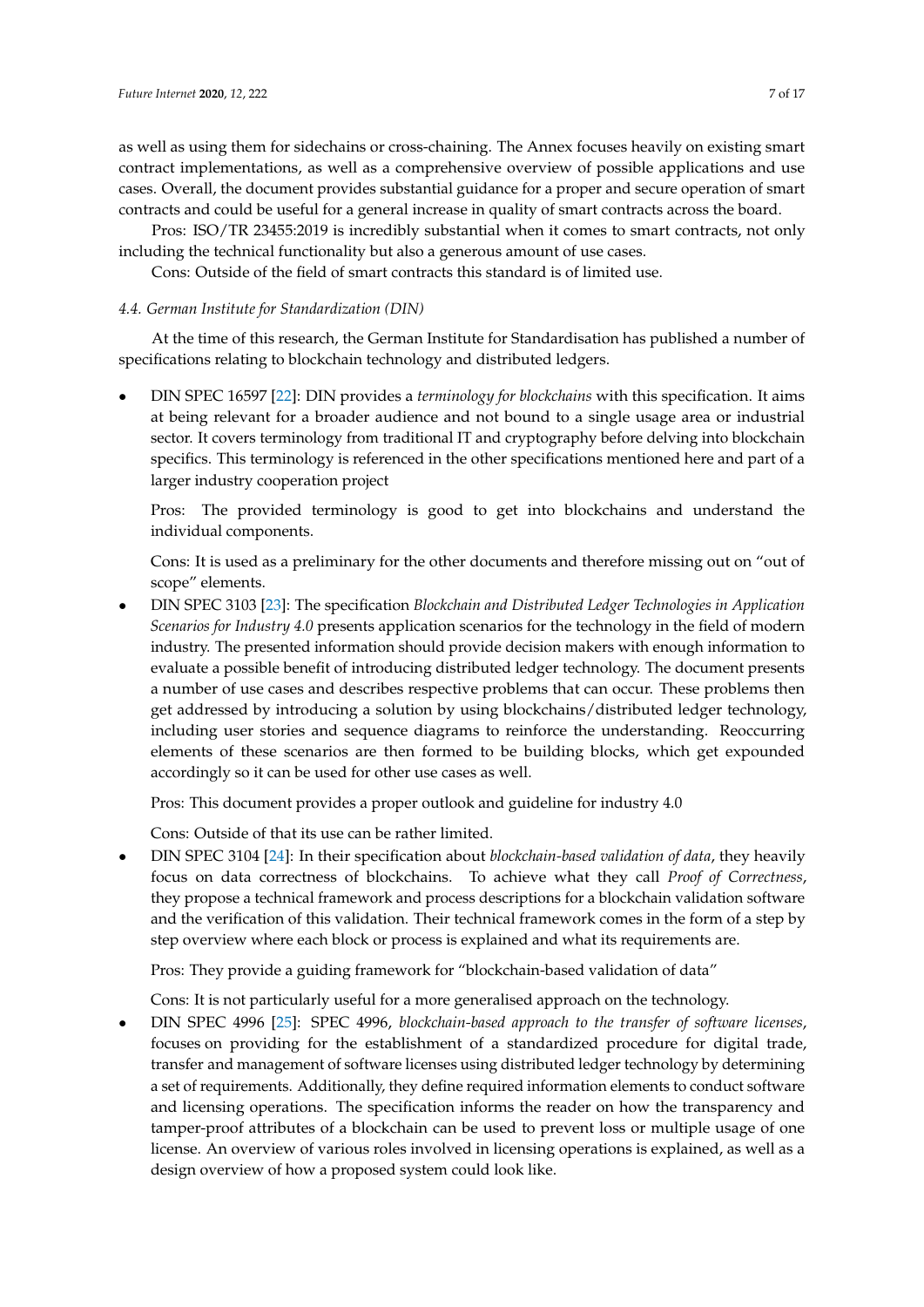Pros: They provide a guiding framework for a "blockchain-based transfer of licenses"

Cons: It is not particularly useful for a more generalised approach on the technology.

• DIN SPEC 4997 [\[26\]](#page-15-7): The specification *Privacy by Blockchain Design: A standardized model for processing personal data using blockchain* concerns itself with the EU General Data Protection Regulation (GDPR), especially *art. 25, Privacy by design*. The aim of this specification is to support data protection and privacy compliance in blockchain/distributed ledger technology systems. It is explained what personal data means and how such information can be identified. This is reinforced by stating a number of possibilities where personal data can be found and where it is processed. The specification lists concerns of combining blockchains with the GDPR and which legal issues it might bring like ownership and data erasure. A substantial overview of risks of and mitigations for data protection principles are outlined with a clear focus on privacy by design, as well as a blueprint for a *privacy by design blockchain architecture blueprint*. Additionally, the specification includes an annex to stir up awareness of the GDPR and the data subject rights.

Pros: This document provides an approach on how to combine the restrictions of the GDPR with blockchain technology.

Cons: It is more just a theoretical approach and no definitive framework.

## *4.5. The European Union Agency for Cybersecurity (ENISA)*

In their Publication *Distributed Ledger Technology & Cybersecurity - Improving information security in the financial sector* [\[27\]](#page-15-8), ENISA states their opinion on what they think are the benefits of adopting DLT for financial institutions, additionally, they break down DLT into its components and explain the individual parts, their different forms and what their function within a blockchain is. These components include e.g., the consensus protocols, sidechains, smart contracts and cryptography. One section of the report focuses on cybersecurity challenges, both traditional and technology specific. For further guidance, essential *Good Practices* are mapped to specific challenges to provide a quick overview and to help organizations to implement blockchains/distributed ledger systems in a secure way, which can be seen as the most important part of the report. These good practices can be used to bridge the time until there is a standardized framework, even for non-financial applications, as the stated challenges are mostly generic and thus applicable for more than just the financial sector. ENISA concludes their report by summarizing the challenges and issues that are still unanswered. In the annex, ENISA provides Blockchain Use Cases, a short study on the famous Etherum DAO hack, as well as an overview of several distributed ledgers.

Pros: They include a number of best practice implementation guidelines.

Cons: Their work is heavily focused on the financial sector with according complementary compliance requirements from there.

#### *4.6. German Federal Office for Information Security (BSI)*

The German Federal Office for Information Security published the document *Towards Secure Blockchains* [\[28\]](#page-15-9) in 2019. This document is sectioned into four different parts and provides substantial overview on blockchains and according considerations. Part one focuses on the fundamental principles of blockchain technology, listing definitions and explaining blockchain specific matters like trust, consensus and smart contracts. The second and longest part highlights security features and properties of blockchains including possible attacks and long-term solutions. Third is an overview of legal aspects with a strong focus on privacy and data protection. The last part portrays the current use and situation of blockchains and a future trend analysis.

Pros: This substantial document provides a great overview of blockchain and DLT with respective comparisons to regular forms of storing data, including a building block model and considerations about information security as well as legal compliance.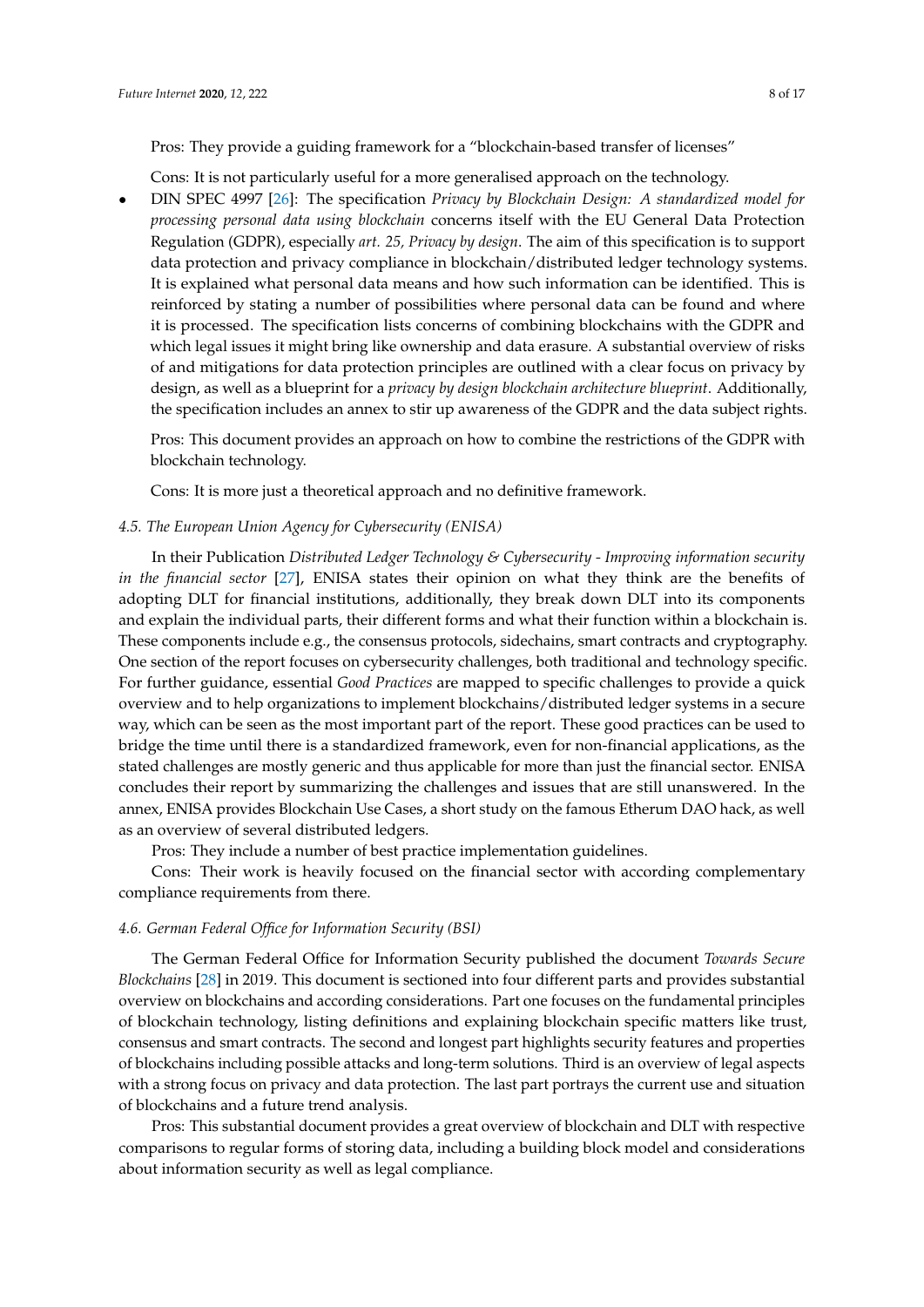Cons: Newer forms of blockchains and DLT are not included.

Additionally, the BSI published the second edition of the *Franco-German IT-Security Situation Overview* in cooperation with the French agency ANSSI. A major section of it is, as in their previous report, dedicated to cryptocurrency crime. In the report they give an overview of some of the most prominent attack types and surfaces with a strong focus on cryptocurrencies [\[29\]](#page-15-10). However, this obviously tends more to law enforcement than standardization efforts. It can be used as informative input to find ways for a standardized preventative method for the mentioned threats nonetheless.

Pros: It shows the increasing prevalence of cryptocrime. Cons: It does not show anything beyond that.

## *4.7. International Telecommunication Union (ITU)*

The *ITU-T Focus Group on Application of Distributed Ledger Technology*, founded in May 2017, has published a number of technical specifications and reports concerning the terminology, architecture and perspectives of blockchains and distributed ledger technology, as well as a proposed framework.

• FG DLT D1.1 [\[30\]](#page-15-11): Their first publication is a technical specification about terminology and definitions for distributed ledger technology. This document includes example figures to underline some definitions. It is appended by a short overview of the functionality of the distributed ledger technology.

Pros: The provided terminology is a good starting point to understand the elements and components of a blockchain.

Cons: It's preliminary use is to serve as a guiding reference for the other documents of the working group.

• FG DLT D1.2 [\[31\]](#page-15-12): This document is titled *Distributed ledger overview, concepts, ecosystem* and it does exactly that, providing an overview of the technology and its components. The main focus of this document is centered around discussing the distributed ledger ecosystem and its aspects. It can be useful to get more familiar with the overall topic.

Pros: New readers will get a broad overview of distributed ledger systems.

Cons: It is not particularly suitable for experienced readers.

• FG DLT D2.1 [\[1\]](#page-14-0): In their technical report about distributed ledger technology use cases ITU starts with a discussion about possible benefits and competitive advantages for the industry, achieved through the adoption of the distributed ledger technology. This point is then elaborated on by presenting domain slices, both vertically and horizontally, where the authors describe potential room for adoption of distributed ledger technologies in various sectors and fields of application. Additionally, ITU states their concerns and considerations on adoption barriers. The core of this report lies in its comprehensive collection of use cases for the previously mentioned domains.

Pros: They offer a substantial list of sector specific use cases for distributed ledger systems.

Cons: It is simply an overview and offers no guidance.

• FG DLT D3.1 [\[32\]](#page-15-13): This technical specification contains a full *reference architecture for distributed ledger systems*, which serves as a guiding tool for both, new users and service providers of distributed ledger technology alike. Each element or component is described in according depth and detail, including a generalized overview of architectural information.

Pros: The provided reference architecture offers a substantial outlook on how a DLT-system can be implemented.

Cons: Legal and other compliance requirements are not considered in this document.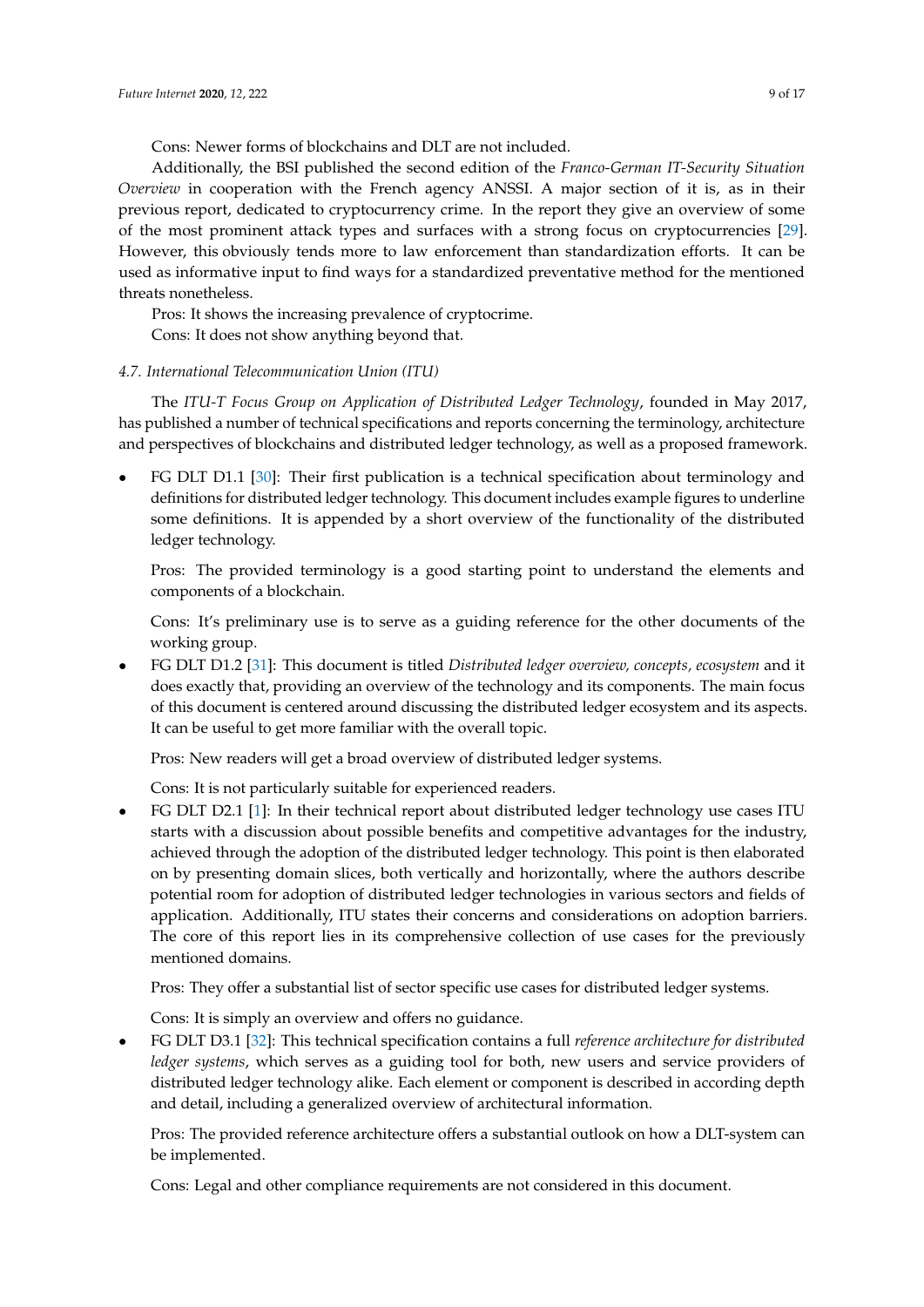• FG DLT D3.3 [\[33\]](#page-15-14): In D3.3, *Assessment criteria for distributed ledger platforms*, ITU presents a catalogue of criteria, by which a distributed ledger system can be assessed. The technical specification includes a description on how to use the defined criteria and should serve as a guiding document for distributed ledger technology platform assessment.

Pros: They present a number of assessment criteria which can be useful when deciding on a potential use of the technology.

Cons: Assessing different platforms themselves is only of use for limited purposes.

• FG DLT D4.1 [\[34\]](#page-15-15): ITU outlines existing regulatory issues that can slow down the adoption rate of distributed ledger technologies in their *Distributed ledger technology regulatory framework*. A selection of specific DLT attributes is analyzed and coupled with according challenges. Additionally, they provide possible mitigations on how to overcome these regulatory issues.

Pros: It is one of the very rare frameworks that actually focuses on regulatory issues.

Cons: Information security standards and compliance (i.e. ISO 27k series) is still lacking.

• FG DLT D5.1 [\[35\]](#page-15-16): This report is the final document of the work of the ITU-T Focus Group on Application of Distributed Ledger Technology. It provides an overview of future predictions for DLT on the subjects *governance and legal regulation, computation networks, identity and privacy, security and resilience*, and *risk and audit*. These subjects are each split into a number of subsections which discuss their current situation, their outlook and a standardization roadmap. The comprehensive information presented in this report provides good insight on the evolution and development of distributed ledger systems and definitely useful for the further development of the technology.

Pros: This document tries to make substantial predictions for the development of the distributed ledger technology field. Such predictions could be useful to stir up research and innovation towards certain areas.

Cons: As the content is about predicting the future, these predictions can very well become untrue.

#### *4.8. European Committee for Electrotechnical Standardization (CENELEC)*

In their report *Recommendations for Successful Adoption in Europe for Emerging Technical Standards on Distributed Ledger/Blockchain Technologies* [\[36\]](#page-15-17), they set out to identify specific European needs in the field of distributed ledger technology and blockchain standardization. A set of important domains of DLT that might still be uncertain (e.g. digital identity and signature management) are well explained and concluded with a set of recommendation each. These presented recommendations towards bodies of standardization aim to support their efforts in creating a standard fit for the European Union. Furthermore, a comprehensive overview of well described use cases of different domains is provided as part of its annex.

Pros: The document could prove as a useful guiding direction for bodies of standardization.

Cons: The document is heavily EURO-centred and could therefore be of lesser relevance for other parts of the world.

#### <span id="page-9-0"></span>**5. Comparison and Interdependencies**

This section compares the standards according to our criteria and highlights interconnections to other, pre-existing standards.

#### <span id="page-9-1"></span>*5.1. Comparison of Document Criteria*

Table [1](#page-10-0) provides an overview of the selected standards according to their document criteria. As mentioned in Section [3.2,](#page-3-0) these contain mostly meta information about the reviewed publications. As clearly visible, all of the work done so far is merely informative and we have yet to wait for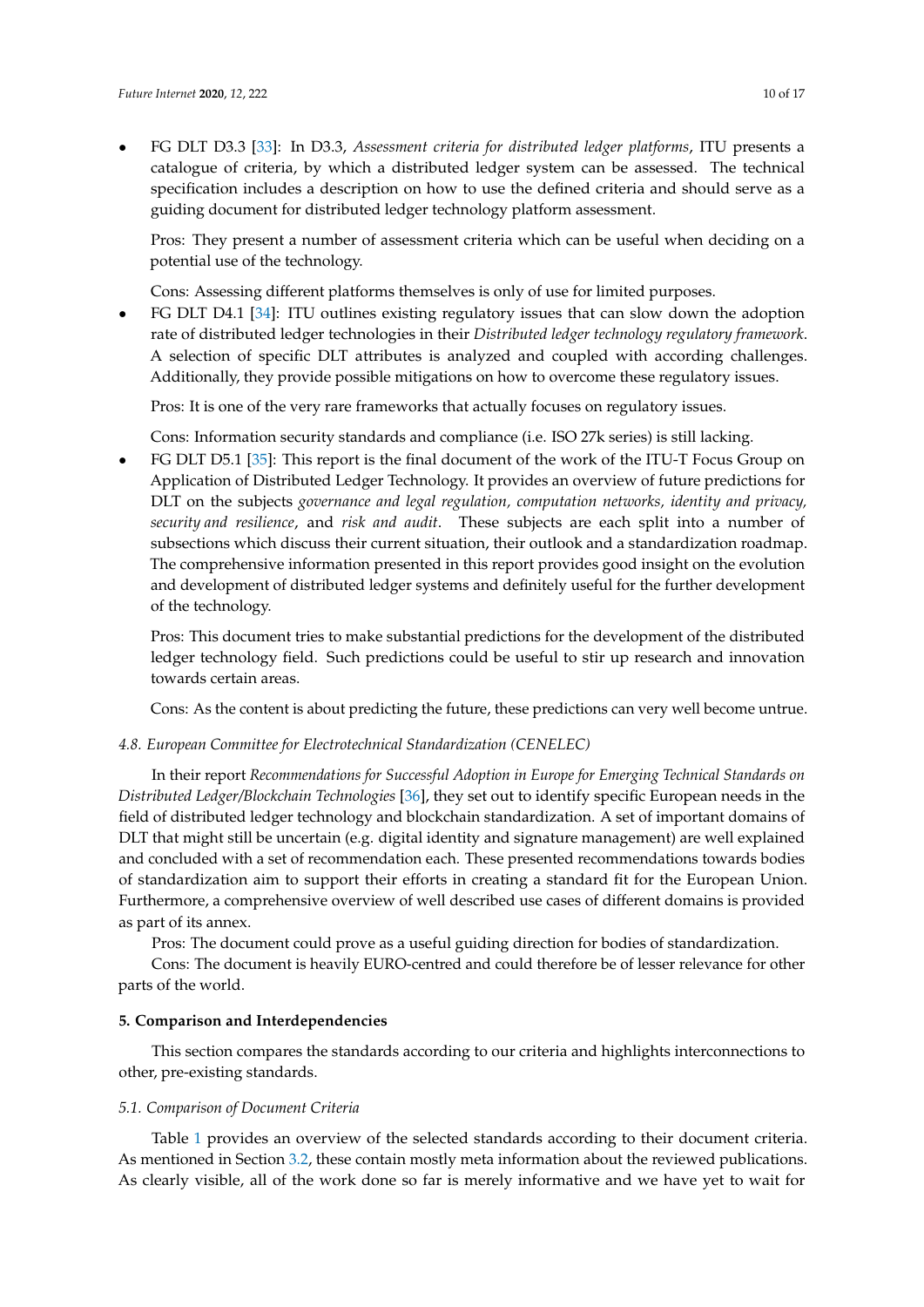normative standardization. For this reason we did not include the criteria "Technical Specification" in the table, as all of the documents can be categorized as informative. Additionally, we merged the criteria for accessibility and price into one column in the table. The majority of the documents are technical reports, many of them providing comprehensive information about blockchains and the distributed ledger technology itself, before going on with their actual topic. This reinforces that blockchain/DLT still is mostly uncharted territory. While the technology itself is well studied from a technical perspective, organizational observations are still lacking behind. Only one document provides a substantial catalogue for best practice implementation of the technology, but these practices are tailored towards the financial sector. As shown in the many documents which list possible use cases and fields of applications for blockchains, the stark contrast between possibilities and actual normative standardization work is astonishing. Nonetheless, many of the standardization organizations provide their recommendations on how to implement blockchains/distributed ledger systems. Especially looking at the DIN specifications, which are usually a precursor for upcoming normative standards.

<span id="page-10-0"></span>

| Standard              | Type                  | <b>Document Objective</b>  | Issuing<br>Organization |                | Certifiable Latest Revision | <b>Accessibility Pages</b> |     |
|-----------------------|-----------------------|----------------------------|-------------------------|----------------|-----------------------------|----------------------------|-----|
| <b>NISTIR 8202</b>    | Report                | Topic overview             | National                | No             | October 2018                | Free                       | 68  |
| ASC X9 [19]           | Report                | <b>Research Directions</b> | National                | No             | April 2018                  | Free                       | 39  |
| ISO/TR 23455:2019     | Recommendation        | Topic Overview             | International           | N <sub>o</sub> | September 2019              | CHF 158.-                  | 42  |
| <b>DIN SPEC 16597</b> | Recommendation        | Definitions                | National                | N <sub>o</sub> | February 2018               | Free                       | 15  |
| DIN SPEC 3103         | Recommendation        | Decision Support           | National                | N <sub>o</sub> | <b>June 2019</b>            | Free                       | 26  |
| DIN SPEC 3104         | Recommendation        | Recommendations            | National                | N <sub>o</sub> | April 2018                  | Free                       | 14  |
| DIN SPEC 4996         | Recommendation        | Recommendations            | National                | N <sub>o</sub> | April 2020                  | Free                       | 26  |
| DIN SPEC 4997         | Recommendation        | Recommendations            | National                | No             | April 2020                  | Free                       | 58  |
| <b>ENISA</b> [27]     | <b>Best Practices</b> | Decision Support           | International           | N <sub>o</sub> | January 2018                | Free                       | 36  |
| <b>BSI</b> [28]       | Report                | Recommendations            | National                | N <sub>o</sub> | May 2019                    | Free                       | 92  |
| BSI/ANSSI [29]        | Report                | Topic Overview             | National                | No             | May 2019                    | Free                       | 17  |
| ITU DLT $1.1$         | Report                | Definitions                | International           | No             | August 2019                 | Free                       | 18  |
| <b>ITU DLT 1.2</b>    | Report                | Topic Overview             | International           | N <sub>o</sub> | August 2019                 | Free                       | 13  |
| ITU DLT 2.1           | Report                | Use Cases                  | International           | No             | August 2019                 | Free                       | 112 |
| <b>ITU DLT 3.1</b>    | Report                | <b>Best Practices</b>      | International           | No             | August 2019                 | Free                       | 42  |
| ITU DLT 3.3           | Report                | <b>Best Practices</b>      | International           | No             | August 2019                 | Free                       | 22  |
| ITU DLT 4.1           | Report                | Recommendations            | International           | No             | August 2019                 | Free                       | 43  |
| ITU DLT 5.1           | Report                | <b>Research Directions</b> | International           | No             | August 2019                 | Free                       | 60  |
| <b>CENELEC</b> [36]   | Report                | Recommendations            | International           | No             | September 2018              | Free                       | 87  |

|  |  | Table 1. Comparison of Document Criteria of Standards. |  |  |
|--|--|--------------------------------------------------------|--|--|
|--|--|--------------------------------------------------------|--|--|

## *5.2. Comparison of Content Criteria*

While the document criteria from Section [5.1](#page-9-1) can provide a general overview of the direction of a document, the content criteria are equally as important. Table [2](#page-11-0) shows the standards in relation to selected topics. What becomes clearly visible is that the financial sector seems to be one of the most interested in this technology. Besides the general domain of Blockchain/DLT, finance and cryptocurrency, especially with regards to often stated legal requirements (i.e. AML/KYC), is often a driving force behind publications. Security Management is of special interest for us. While some of the standards mention certain elements of security management, it is far from being substantial enough for proper guidance. As for technical security, there are many references to traditional IT security practices and guidelines. Nonetheless, privacy remains a major concern when dealing with blockchains and distributed ledgers. Especially where there are many legal and moral obligations about personal data, a normative reference could be highly beneficial. Another insight is that the majority of the published standards cover Blockchains/DLT in general without being too specific about their implementation or direction. Specialized work regarding the many varying forms of Blockchain, possibly according to the plethora of presented use cases and fields of applications could help in catering to sectors other than finance that might not be fully aware of the capabilities of this technology.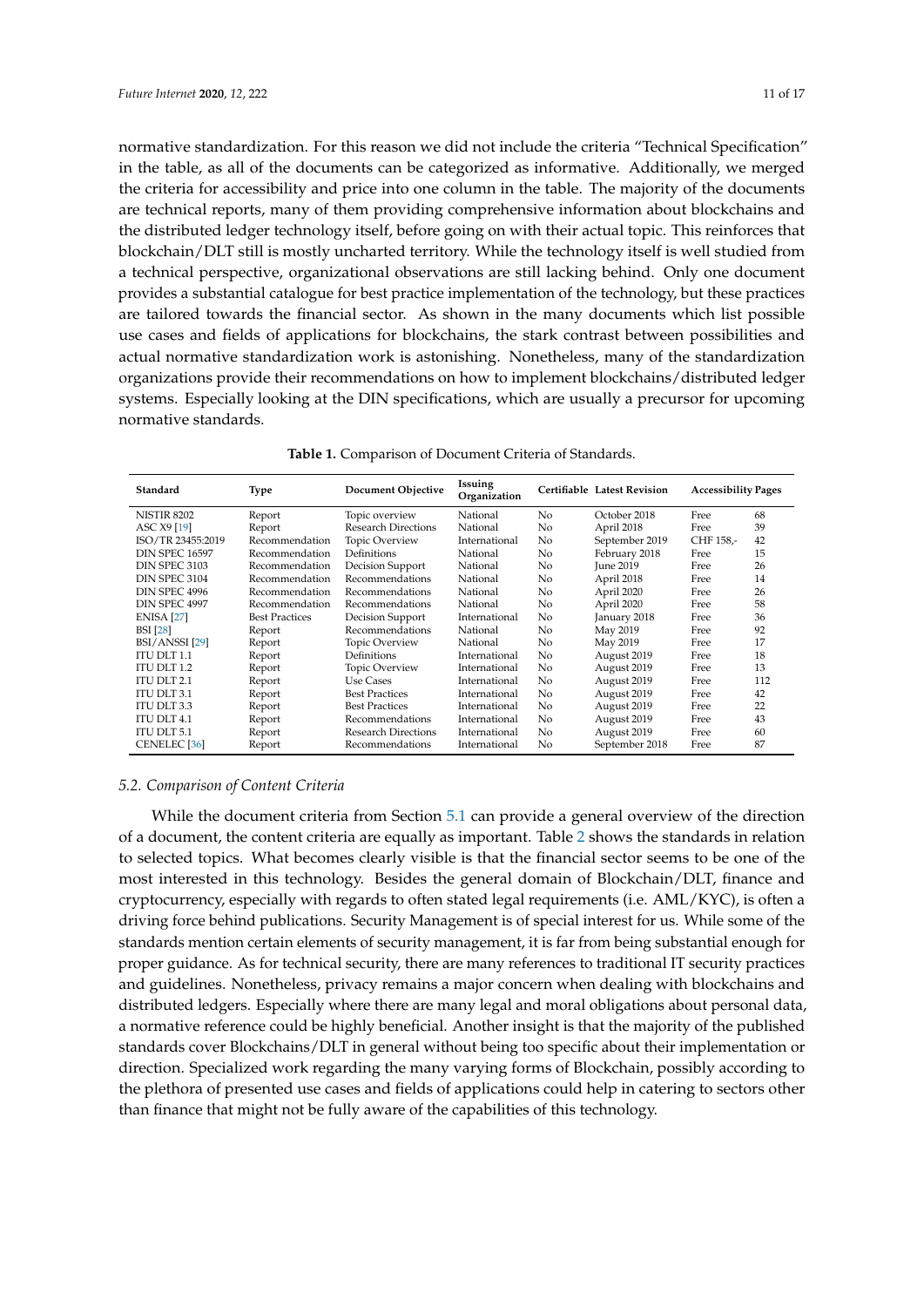<span id="page-11-0"></span>

| Standard                  | Domain                | Grand<br>Focus |        | Security<br>Abstraction Management Security | Technical | Privacy | Legal | <b>Considerations Terminology</b> | Type               | Integration                  | Life Cycle |
|---------------------------|-----------------------|----------------|--------|---------------------------------------------|-----------|---------|-------|-----------------------------------|--------------------|------------------------------|------------|
| <b>NISTIR 8202</b>        | Blockchain<br>/DLT    | Blockchain     | High   | Yes                                         | Yes       | Yes     | No    | Yes                               | Multiple           | Standalone                   | No LC      |
| ASC X9 [19]               | Finance               | Blockchain     | High   | Yes                                         | Yes       | No      | Yes   | Yes                               | Multiple           | Standalone                   | No LC      |
| ISO/TR 23455:2019         | Blockchain<br>/DLT    | Blockchain     | Medium | Yes                                         | Yes       | No      | Yes   | Yes                               | Smart<br>Contracts | Standalone                   | Yes        |
| <b>DIN SPEC 16597</b>     | Blockchain<br>/DLT    | Blockchain     | High   | No                                          | No        | No      | No    | Yes                               | Multiple           | Standalone                   | Yes        |
| DIN SPEC 3103             | Industry<br>4.0       | Other          | High   | Yes                                         | Yes       | No      | No    | Yes                               |                    | Multiple Integration with IT | Yes        |
| DIN SPEC 3104             | Blockchain<br>/DLT    | Blockchain     | Medium | No                                          | Yes       | No      | No    | Yes                               | Multiple           | Standalone                   | Yes        |
| DIN SPEC 4996             | License<br>Management | Other          | Medium | No                                          | No        | No      | Yes   | Yes                               | Multiple           | Standalone                   | Yes        |
| DIN SPEC 4997             | Blockchain<br>/DLT    | Blockchain     | High   | Yes                                         | Yes       | Yes     | Yes   | Yes                               | Multiple           | Multiple                     | Yes        |
| <b>ENISA</b> [27]         | Finance               | Blockchain     | High   | No                                          | Yes       | Yes     | No    | Yes                               | Multiple           | Multiple                     | Yes        |
| <b>BSI</b> [28]           | Blockchain<br>/DLT    | Blockchain     | High   | Yes                                         | Yes       | Yes     | No    | Yes                               | Multiple           | Standalone                   | No LC      |
| BSI/ANSSI <sup>[29]</sup> | Finance               | Blockchain     | High   | No                                          | Yes       | No      | Yes   | No                                | Crypto<br>Currency | Standalone                   | No LC      |
| ITU DLT 1.1               | Blockchain<br>/DLT    | Blockchain     | High   | No                                          | No        | No      | No    | Yes                               | Multiple           | Standalone                   | No LC      |
| ITU DLT 1.2               | Blockchain<br>/DLT    | Blockchain     | Medium | No                                          | No        | No      | No    | Ref.                              | Multiple           | Standalone                   | No LC      |
| ITU DLT 2.1               | Blockchain<br>/DLT    | Blockchain     | Medium | Yes                                         | Yes       | Yes     | Yes   | Yes                               | Multiple           | Multiple                     | No LC      |
| ITU DLT 3.1               | Blockchain<br>/DLT    | Blockchain     | Medium | Yes                                         | No        | Yes     | No    | Ref.                              | Multiple           | Multiple                     | No LC      |
| ITU DLT 3.3               | Blockchain<br>/DLT    | Blockchain     | High   | Yes                                         | Yes       | Yes     | Yes   | No                                | Multiple           | Multiple                     | No LC      |
| ITU DLT 4.1               | Blockchain<br>/DLT    | Blockchain     | Low    | Yes                                         | No        | Yes     | Yes   | Ref.                              | Multiple           | Multiple                     | No LC      |
| ITU DLT 5.1               | Blockchain<br>/DLT    | Blockchain     | Medium | Yes                                         | No        | Yes     | Yes   | Ref.                              | Multiple           | Multiple                     | No LC      |
| CENELEC <sup>[36]</sup>   | Blockchain<br>/DLT    | Blockchain     | High   | Yes                                         | Yes       | Yes     | Yes   | Yes                               |                    | Multiple Integration with IT | No LC      |

**Table 2.** Comparison of Content Criteria of Standards.

## *5.3. Interconnection between Documents*

In this section we discuss, how the selected documents are related to each other, as well as additional standards and legal frameworks. This is especially interesting, as changes in selected documents might introduce changes in dependent standards transitively. Notably in the area of blockchain technologies, where definitions in research work are often used differently, even small changes can have great impact in other documents. Table [3](#page-12-1) gives an overview on these interdependencies, i.e., for each document discussed, we provide a list of standards, recommendations and laws this document relies on or uses to define parts of its content. While there are more references per document overall, the references included in this table are focused on publications of standardization authorities and for legal aspects, the laws of the European Union. The most common legal reference throughout the documents we included in this work here is the General Data Protection Regulation. The positive factor of this is that at least some of the documents acknowledge the need for proper data protection and the vulnerability of personally identifiable information. Other than that, it becomes quite obvious that some of the organizations are relying heavily on their own work with proportionally high self references, as can be seen with the work of ITU. Another factor that becomes apparent is that there is a substantial variety in references for terminologies. This suggests that there is still no definitive or clear line to define the components of a distributed ledger system.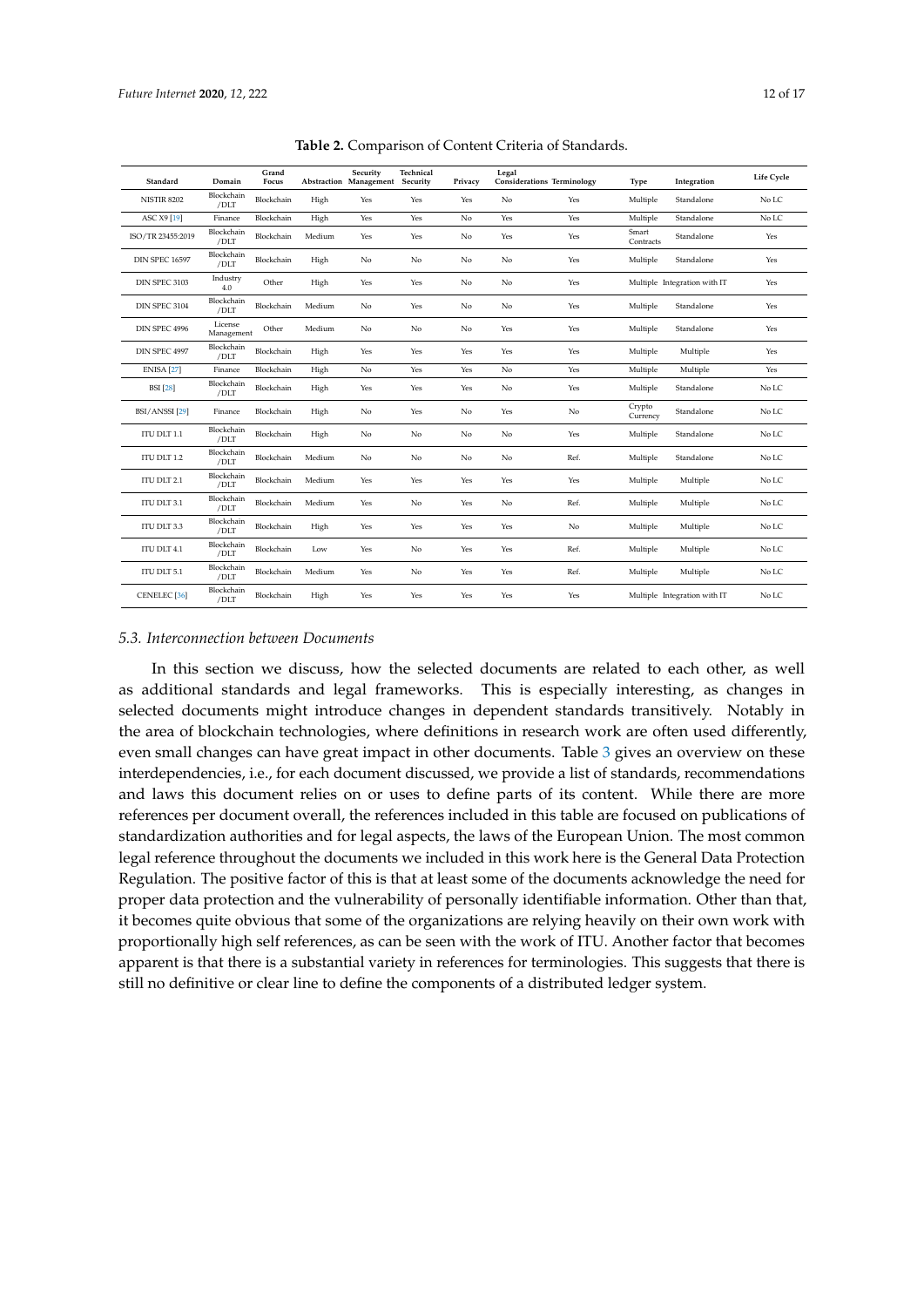<span id="page-12-1"></span>

| Standard                  | <b>Terminology Ref.</b>                                                               | <b>Technical Ref.</b>                                                                                                        | Legal Ref.                                                                                                    | Standard Ref.                                               |  |
|---------------------------|---------------------------------------------------------------------------------------|------------------------------------------------------------------------------------------------------------------------------|---------------------------------------------------------------------------------------------------------------|-------------------------------------------------------------|--|
| <b>NISTIR 8202</b>        | $\sim$                                                                                | NIST FIPS 180-4, 186-4, 202                                                                                                  | $- -$                                                                                                         | NIST Cybersecurity Framework                                |  |
| ASC X9 [19]               | $- - -$                                                                               | ISO 13491; NIST SP 800-57;<br>NIST FIPS 140, 180, 186, 198                                                                   | $- - -$                                                                                                       | ISO 20022; NIST SP 800-162;<br>ANSI/INCITS 359              |  |
| ISO/TR 23455:2019         | ISO/DIS 22739; ISO/TS 19299;<br>ISO/IEC 14776, 13888; ISO/TR<br>26122                 |                                                                                                                              | $- - -$                                                                                                       | ISO 639, 3166, 4127, 8601                                   |  |
| <b>DIN SPEC 16597</b>     | ISO 2789; ISO/IEC 20002, 9798,<br>8211, 2382; IEC/TR 62541, 62210                     | $- -$                                                                                                                        | $- - -$                                                                                                       |                                                             |  |
| DIN SPEC 3103             | <b>DIN SPEC 16597</b>                                                                 | $- -$                                                                                                                        | $\sim$ $\sim$ $\sim$                                                                                          | DIN SPEC 91345; ISO 14440;<br>ISO/TC 307                    |  |
| DIN SPEC 3104             | DIN SPEC 16597; ISO/IEC 2382;<br>ETSI EN 319 132-1; ETSI TS 119<br>142-3; IEC 61499-1 | ISO/IEC 9796, 10118, 14888;<br>ETSI EN 319 132-1; BSI<br>TR-03111; NIST FIPS 180-4,<br>186-4; RFC 3447; PKCS;<br>SOG-IS [37] | $\sim$ $\sim$ $\sim$                                                                                          | ISO/IEC 27000, 27001, 27002, 27003,<br>27004, 27005         |  |
| DIN SPEC 4996             | DIN SPEC 16597; ISO/DIS 22739;<br>ISO/IEC 19770                                       | - - -                                                                                                                        | Directive 91/250/EEC                                                                                          | ISO/IEC 19770; NISTIR 8202                                  |  |
| DIN SPEC 4997             | DIN SPEC 16897; ISO/IEC 19790,<br>14662; ITU FG DLT D1.1; ISO/DIS<br>22739            | DIN SPEC 3104; NISTIR 8105                                                                                                   | Regulation (EU) 2016/679<br>(GDPR); Art. 29 WP 242, 243,<br>248, 251; Handbook [38];<br>$EuGH$ - Rs. C-101/01 | BSI SDM [39]; NIST SP 800-63B;<br>ISO/IEC 27018             |  |
| <b>ENISA</b> [27]         | $- - -$                                                                               | - - -                                                                                                                        | Regulation (EU) 2016/679<br>(GDPR)                                                                            | $ -$                                                        |  |
| <b>BSI</b> [28]           | BSI-IT baseline security; ETSI ISG<br>PDL ToR                                         | ETSI TS 119 312; BSI AIS 20,<br>31, 46; BSI TR-03147                                                                         | Regulation (EU) 910/2014,<br>Regulation (EU) 2016/679<br>(GDPR)                                               | BSI-IT baseline security; ISO/TC<br>307                     |  |
| BSI/ANSSI <sup>[29]</sup> | $- - -$                                                                               | $- - -$                                                                                                                      | $- - -$                                                                                                       | $- - -$                                                     |  |
| ITU DLT 1.1               | ITU-T Y.2091; ISO/TC 307; ISO 2382,<br>7498; IEC 38500; NISTIR 8202                   | $- - -$                                                                                                                      | $- - -$                                                                                                       | ITU-T FG DLT D2.1                                           |  |
| ITU DLT 1.2               | ITU-T FG DLT D1.1                                                                     | $- - -$                                                                                                                      | $- - -$                                                                                                       | <b>NISTIR 8202</b>                                          |  |
| ITU DLT 2.1               | ITU-T FG DLT D1.1                                                                     | $- - -$                                                                                                                      | ITU-T FG DLT D4.1                                                                                             | ITU-T FG DLT D3.1 D3.3                                      |  |
| ITU DLT 3.1               | ITU-T FG DLT D1.1                                                                     | ISO/IEC 10118-3                                                                                                              | $- - -$                                                                                                       | - - -                                                       |  |
| ITU DLT 3.3               | ITU-T FG DLT D1.1                                                                     | $- - -$                                                                                                                      | $- - -$                                                                                                       | ITU-T FG DLT D3.1                                           |  |
| ITU DLT 4.1               | ITU-T FG DLT D1.1; ISO/IEC 17788                                                      | ISO/IEC 20008, 11770; ZKP<br>Standardization                                                                                 | Art. 29 WP 216; Directive<br>95/46/EC; Regulation (EC)<br>No 45/2001; Judgement<br>(ECI) C-101/01             | ISO 16759; ISO/IEC 30141; ITU-T<br>X.509, X.1255            |  |
| ITU DLT 5.1               | ITU-T FG DLT D1.1                                                                     | - - -                                                                                                                        | Art. 29 WP 216                                                                                                | ITU-T FG DLT D1.3, D2.1, D3.3,<br>D4.1                      |  |
| CENELEC <sup>[36]</sup>   | $- - -$                                                                               | .                                                                                                                            | Regulation (EU) 2016/679<br>(GDPR)                                                                            | ISO/TC 307; ISO/JTC 1/SC27;<br>ITU-T FG DLT, DFC; ISO 17442 |  |

#### <span id="page-12-0"></span>**6. Results**

While we were able to find a large number of publications on blockchains and the distributed ledger done by standardization authorities already, all of them are merely informative. Of course, this provides a good overview and starting point for implementing this technology, but the severe lack of normative reference material could hinder the adoption of Blockchains/DLT as organizations could decide to wait for standards to cling to. That said, especially the works of the German Institute for Standardization provided more than just a report on the technology or its aspects. Namely, clear outlines and implementation guidelines for specific use cases of blockchain applications. For actors in the financial or banking sector, the document by ENISA will prove itself useful, as the provided best practices are tailored to overcome existing cybersecurity and legal problems of that sector.

While it can be observed that there is a progress in the quality and substantiality of blockchain standards development over the years, we have yet to see an actual normative standard that can be used for a compliant implementation of blockchains and auditing thereof, similar to the ISO 27,001 for information security. Most of the standardization efforts so far are focused on the technology itself. For future developments, specialized standardization for the various economic sectors and industries can be beneficial since compliance requirements differ from one industry to another.

Additionally, both [\[7](#page-14-5)[,40\]](#page-16-0) state the importance of demystifying blockchains and distributed ledgers and that there are still many misunderstandings and misconceptions about the technology. They are often seen as a synonym for cryptocurrency or Bitcoin. Decoupling this line of thought and having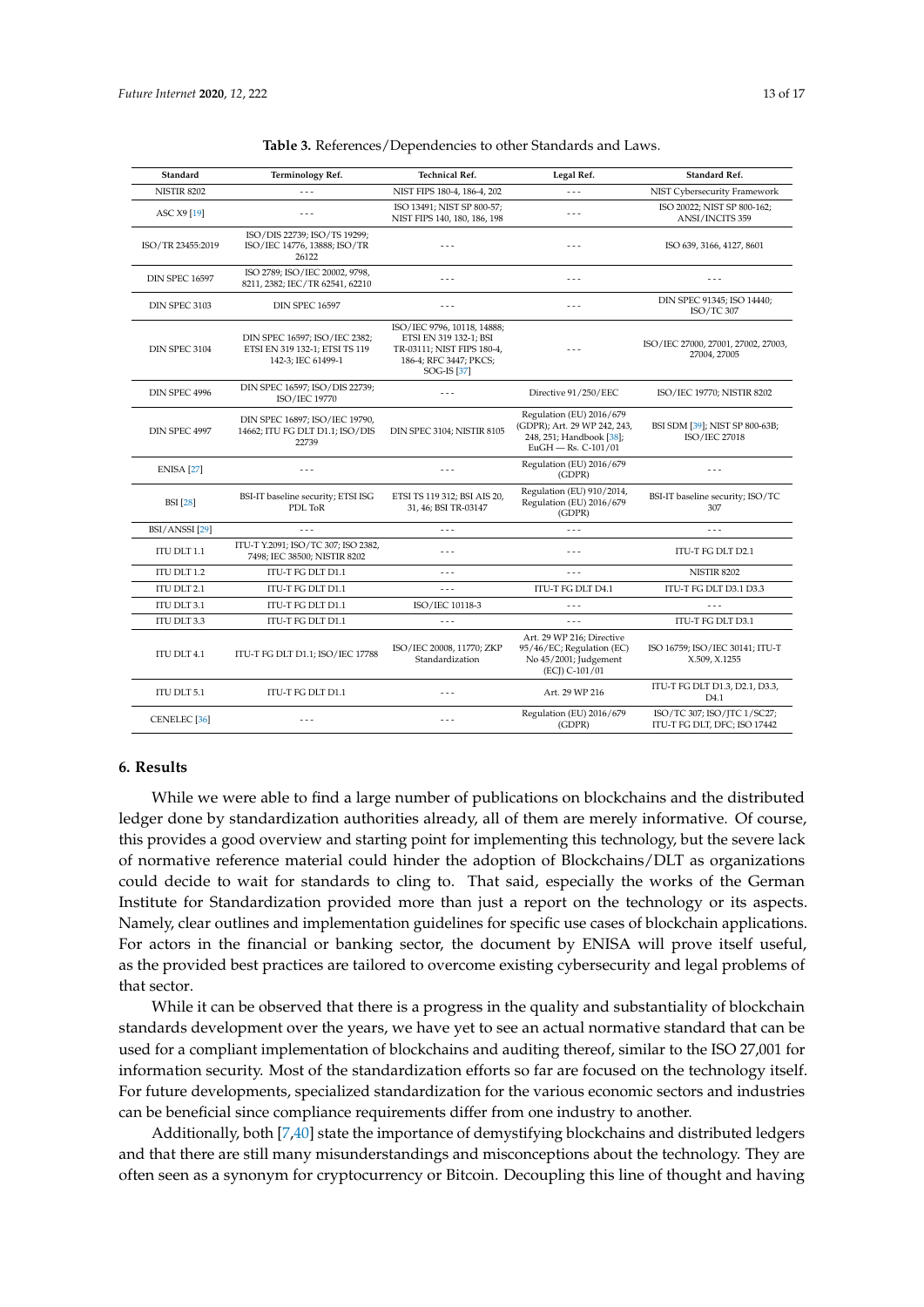clear a clear definition and understanding of what the technology actually is and what it can do serves as a basis for further standardization efforts. Therefore, the pace of distributed ledger standardization is directly linked to the understanding of the actual abilities and possibilities of the technology. As long as the majority just see Blockchains as a toy for generating digital wealth, the success of the technology is vastly limited in scale and functionality.

One important factor, especially in the field of information security management is that there is a severe lack of legal references and references to certain standards of the ISO 27k series. Without a clear path on how compliance and especially integration of blockchains into existing information security management systems can be done, it could result in negligence of the technology due to potentially high risks.

## <span id="page-13-0"></span>**7. Discussion**

Privacy is still very much a concern when it comes to the use of blockchains. Most of the publications focus on the functionality and usage of the technology, while offering little to no guidance for compliance. Cross-country data flow entails various legal issues that could easily become reality for a distributed system. A proper set of normative guidelines and frameworks of standardized procedures for the implementation and operation of Blockchains will bolster its overall success as a technology. In the X9 Report [\[19\]](#page-15-0), there is a mention of a possible risk that comes with standardization of the technology. Namely, the stagnation of innovation of technological developments of young technologies. They specifically point out that certain economic sectors are still missing out on more secure cryptographic implementations because they were not included in standards and are therefore not seen as a needed upgrade to be compliant. Countering such problems is fairly easy. First and foremost, Blockchain technology is not particularly new anymore as it has been around for more than a decade by now. However, innovation should be encouraged nonetheless. Combined with standards an obvious choice is demanding the state-of-the-art of specific technological implementations and appropriate measures as a requirement. By doing so, innovation can go any direction and the standard still accounts for new developments as it is not fixated on one, possibly out-dated, form of implementation but rather aligned with the flow of progress.

Since the introduction rate of normative standards is quite low, it is advisable to find stability in currently available frameworks and laws concerning technology, security and privacy which are already referenced in the available informative standardization work (as shown in Table [3\)](#page-12-1), as it is likely that final works will use a similar basis for their assessments instead of creating an entirely new environment. Further Guidance could also be found by incorporating standards that focus on distributed systems in general. Even though these would lack the focus on blockchains, they could very well serve as reference points for distributed ledger technologies.

Additionally, while some of the documents focus on specific sectors or problems, the majority is just a generic overview of Blockchains/DLT. This is important for getting familiar with the topic, but separate industrial and economic sectors would profit from specialised standardization work, catering to them and incorporating the according domain knowledge and legal requirements.

As outlined in [\[7\]](#page-14-5), the introduction and effective use of blockchains across the industries has varying results and impacts. One of the industries with relatively high impact levels and a feasibility of introducing standards and regulations, it would be a prime candidate to advance with new standardization approaches. Using blockchains for the agriculture sector and its supply chains can not only transparently proof i.e., sustainable use of resources, but bring the concept of blockchains closer to the consumers of these agricultural products to spread awareness for a use of blockchains and distributed ledger technology other than cryptocurrency to the masses.

**Author Contributions:** Conceptualization, L.K. and P.K.; methodology, L.K., Y.K., P.K. and S.T.; resources, L.K. and Y.K.; writing—original draft preparation, L.K. and Y.K.; writing—review and editing, L.K., Y.K., S.T. and P.K.; supervision, S.T. and P.K.; project administration, P.K.; funding acquisition, P.K. All authors have read and agreed to the published version of the manuscript.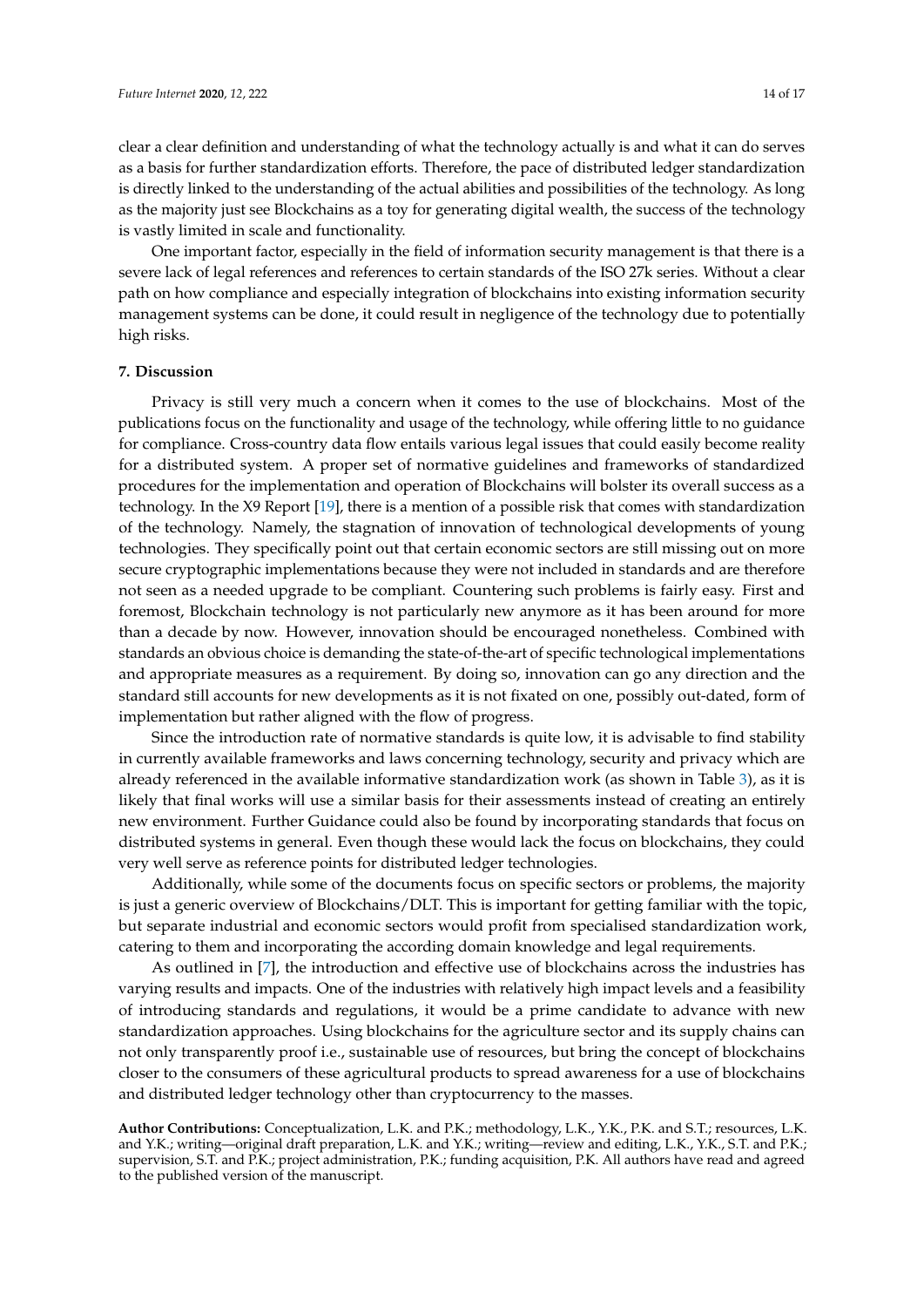**Funding:** This research was funded by the Josef Ressel Center for Blockchain Technologies & Security Management (BLOCKCHAINS). The financial support by the Austrian Research Promotion Agency, the Federal Ministry for Digital and Economic Affairs and the Christian Doppler Research Association is gratefully acknowledged.

**Conflicts of Interest:** The authors declare no conflict of interest.

# **References**

- <span id="page-14-0"></span>1. ITU. *Focus Group on Application on Distributed Ledger-D2.1, Distributed Ledger Technology Use Cases*; Technical Report; International Telecommunication Union: Geneva, Switzerland, 2019.
- <span id="page-14-1"></span>2. Institute, E.P.R. *Program on Technology Innovation: Blockchain—U.S. and European Utility Insights Market Intelligence Briefing Report*; Technical Report; Electric Power Research Institute: Palo Alto, CA, USA, 2019.
- <span id="page-14-6"></span>3. Deshpande, A.; Stewart, K.; Lepetit, L.; Gunashekar, S. *Understanding the landscape of Distributed Ledger Technologies/Blockchain: Challenges, Opportunities, and the Prospects for Standards*; Technical Report; British Standards Institution: London, UK, 2017.
- <span id="page-14-2"></span>4. Deshpande, A.; Stewart, K.; Lepetit, L.; Gunashekar, S. Distributed Ledger Technologies/Blockchain: Challenges, opportunities and the prospects for standards; Overview report; The British Standards Institution (BSI): London, UK, 2017.
- <span id="page-14-3"></span>5. Frank Cerveny, T.K. Research Announcement: Moody's-Blockchain Standardisation will Amplify Benefits for Securitisations. 2019. Available online: [https://www.moodys.com/research/Moodys-Blockchain](https://www.moodys.com/research/Moodys-Blockchain-standardisation-will-amplify-benefits-for-securitisations--PBS_1193318?stop_mobi=yes&showPdf=true)[standardisation-will-amplify-benefits-for-securitisations--PBS\\_1193318?stop\\_mobi=yes&showPdf=true](https://www.moodys.com/research/Moodys-Blockchain-standardisation-will-amplify-benefits-for-securitisations--PBS_1193318?stop_mobi=yes&showPdf=true) (accessed on 19 April 2020).
- <span id="page-14-4"></span>6. MarketsandMarkets. *Blockchain IoT Market by Offering (Hardware, Software, and Infrastructure Provider), Application (Smart Contract, Data Security, Data Sharing/Communication, and Asset Tracking & Management), End User, and Geography-Global Forecast to 2024*. 2019. Available online: [https://www.marketsandmarkets.](https://www.marketsandmarkets.com/Market-Reports/blockchain-iot-market-168941858.html) [com/Market-Reports/blockchain-iot-market-168941858.html](https://www.marketsandmarkets.com/Market-Reports/blockchain-iot-market-168941858.html) (accessed on 19 April 2020).
- <span id="page-14-5"></span>7. Carson, B.; Romanelli, G.; Walsh, P.; Zhumaev, A. *Blockchain Beyond the Hype: What Is the Strategic Business Value*; McKinsey & Company: Sydney, Australia, 2018; pp. 1–13.
- <span id="page-14-7"></span>8. ETSI. *001—Permissioned Distributed Ledger (PDL); Landscape of Standards and Technologies*; Technical Report; European Telecommunications Standards Institute: Sophia Antipolis, France, 2020.
- <span id="page-14-8"></span>9. ITU. *Focus Group on Application on Distributed Ledger—D1.3, Distributed Ledger Technology Standardization Landscape*; Technical Report; International Telecommunication Union: Geneva, Switzerland, 2019.
- <span id="page-14-9"></span>10. Li, M.; Yang, J.; Ding, X. Overview and Thoughts on Standardization of China's Blockchain Technology. In Proceedings of the CCF China Blockchain Conference, Chengdu, China, 11–13 October 2019; pp. 220–230.
- <span id="page-14-10"></span>11. Hurd, J.; Isaak, J. It standardization: The billion dollar strategy. In *Standardization Research in Information Technology: New Perspectives*; IGI Global, Aachen University: Aachen, Germany, 2008; pp. 20–26.
- <span id="page-14-11"></span>12. Meyers, M.; Rogers, M. Computer forensics: The need for standardization and certification. *Int. J. Digit. Evid.* **2004**, *3*, 1–11.
- 13. Disterer, G. ISO/IEC 27000, 27001 and 27002 for Information Security Management. *J. Inform. Secur* **2013**, *4*, 92–100. [\[CrossRef\]](http://dx.doi.org/10.4236/jis.2013.42011)
- <span id="page-14-12"></span>14. Boehmer, W. Appraisal of the effectiveness and efficiency of an information security management system based on ISO 27001. In Proceedings of the 2008 Second International Conference on Emerging Security Information, Systems and Technologies, Darmstadt, Germany, 20 April 2009; pp. 224–231.
- <span id="page-14-13"></span>15. Beimborn, D.; Gleisner, F.; Joachim, N.; Hackethal, A. The role of process standardization in achieving IT business value. In Proceedings of the 2009 42nd Hawaii International Conference on System Sciences, Big Island, HI, USA, 5–8 January 2009; pp. 1–10.
- 16. Vrancken, J.L. Layered models in IT standardization. In Proceedings of the 2006 IEEE International Conference on Systems, Man and Cybernetics, Taipei, Taiwan, 8–11 October 2006; Volume 5, pp. 3862–3865.
- <span id="page-14-14"></span>17. van Wessel, R. *Toward Corporate IT Standardization Management: Frameworks and Solutions: Frameworks and Solutions*; IGI Global, Tilburg University: Tilburg, The Netherlands, 2010.
- <span id="page-14-15"></span>18. Yaga, D.; Mell, P.; Roby, N.; Scarfone, K. *NISTIR 8202 Blockchain Technology Overview*; Internal Report 8202; National Institute of Standards and Technology: Gaithersburg, MD, USA, 2018.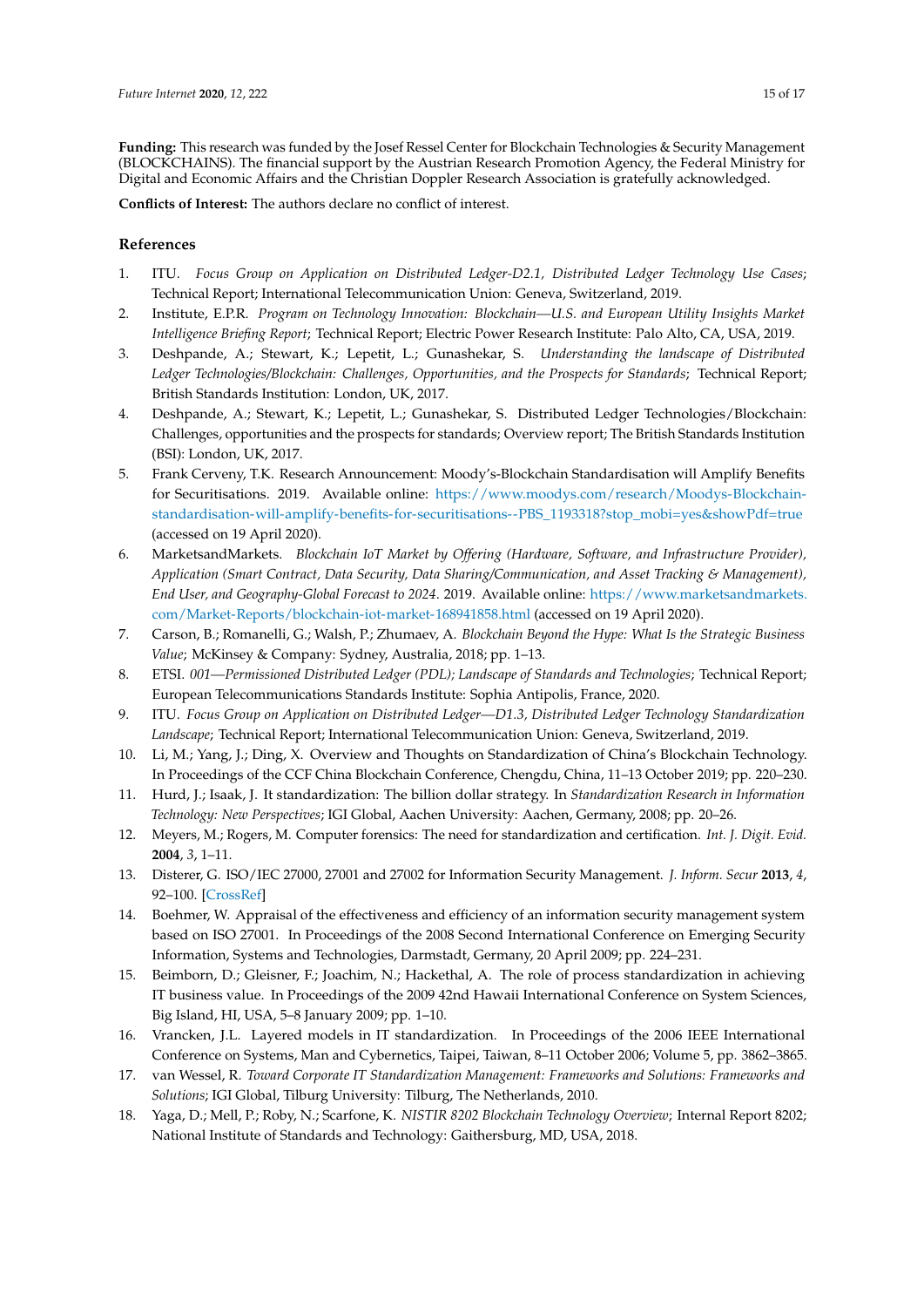- <span id="page-15-0"></span>19. Accredited Standards Committee X9 Study Group Report by the Distributed Ledger and Blockchain Technology Study Group. 2018. Available online: [https://x9.org/wp-content/uploads/](https://x9.org/wp-content/uploads/2018/04/Distributed-Ledger-and-Blockchain-Technology-Study-Group-Report-FINAL.pdf) [2018/04/Distributed-Ledger-and-Blockchain-Technology-Study-Group-Report-FINAL.pdf](https://x9.org/wp-content/uploads/2018/04/Distributed-Ledger-and-Blockchain-Technology-Study-Group-Report-FINAL.pdf) (accessed on 4 December 2019).
- <span id="page-15-1"></span>20. ISO/TC307. Standards by ISO/TC 307—Blockchain and Distributed Ledger Technologies. 2020. Available online: <https://www.iso.org/committee/6266604/x/catalogue/> (accessed on 20 April 2020).
- <span id="page-15-2"></span>21. ISO/TC307. *23455:2019 Blockchain and Distributed Ledger Technologies-Overview of and Interactions between Smart Contracts in Blockchain and Distributed Ledger Technology Systems*. 2019. Available online: [https:](https://www.iso.org/standard/75624.html) [//www.iso.org/standard/75624.html](https://www.iso.org/standard/75624.html) (accessed on 20 April 2019).
- <span id="page-15-3"></span>22. DIN. *16597:2018-02 Terminology for Blockchains*. 2018. Available online: [https://www.beuth.de/de/](https://www.beuth.de/de/technische-regel/din-spec-16597/281677808) [technische-regel/din-spec-16597/281677808](https://www.beuth.de/de/technische-regel/din-spec-16597/281677808) (accessed on 20 April 2020).
- <span id="page-15-4"></span>23. DIN. *3103:2019-06 Blockchain und Distributed Ledger Technologien in Anwendungsszenarien für Industrie 4.0*. 2019. Available online: <https://www.beuth.de/de/technische-regel/din-spec-3103/306199037> (accessed on 20 April 2020).
- <span id="page-15-5"></span>24. DIN. *3104:2019-04 Blockchain-Based Validation of Data*. 2019. Available online: [https://www.beuth.de/de/](https://www.beuth.de/de/technische-regel/din-spec-3104/301837615) [technische-regel/din-spec-3104/301837615](https://www.beuth.de/de/technische-regel/din-spec-3104/301837615) (accessed on 20 April 2020).
- <span id="page-15-6"></span>25. DIN. *4996:2020-04 Blockchain-Based Approach to the Transfer of Software Licenses*. 2020. Available online: <https://www.beuth.de/de/technische-regel/din-spec-4996/321277534> (accessed on 20 April 2020).
- <span id="page-15-7"></span>26. DIN. *4997:2020-04 Privacy by Blockchain Design: A Standardised Model for Processing Data Using Blockchain Technology*; 2020. Available online: <https://www.beuth.de/de/technische-regel/din-spec-4997/321277504> (accessed on 20 April 2020).
- <span id="page-15-8"></span>27. Network, E.U.A.F.; Security, I. *Distributed Ledger Technology & Cybersecurity—Improving Information Security in the Financial Sector*. 2017. Available online: <https://www.enisa.europa.eu/publications/blockchain-security> (accessed on 20 April 2020).
- <span id="page-15-9"></span>28. BSI. *Towards Secure Blockchains*; Technical Report; German Federal Office for Information Security: Bonn, Germany, 2019.
- <span id="page-15-10"></span>29. BSI.; ANSSI. *Second Franco-German IT-Security Situation Overview*; Technical Report; German Federal Office for Information Security, Agence Nationale de la Sécurité des Systèmes d'Information: Bonn, Germany, 2019.
- <span id="page-15-11"></span>30. ITU. *Focus Group on Application on Distributed Ledger—D1.1, Distributed Ledger Technology Terms and Definitions*; Technical Report; International Telecommunication Union: Geneva, Switzerland,2019.
- <span id="page-15-12"></span>31. ITU. *Focus Group on Application on Distributed Ledger—D1.2, Distributed Ledger Technology Overview, Concepts, Ecosystem*; Technical Report; International Telecommunication Union: Geneva, Switzerland, 2019.
- <span id="page-15-13"></span>32. ITU. *Focus Group on Application on Distributed Ledger—D3.1, Distributed Ledger Technology Reference Architecture*; Technical Report; International Telecommunication Union: Geneva, Switzerland, 2019.
- <span id="page-15-14"></span>33. ITU. *Focus Group on Application on Distributed Ledger—D3.3, Assessment Criteria for Distributed Ledger Platforms*; Technical Report; International Telecommunication Union: Geneva, Switzerland, 2019.
- <span id="page-15-15"></span>34. ITU. *Focus Group on Application on Distributed Ledger—D4.1, Distributed ledger technology regulatory framework*; Technical Report; International Telecommunication Union: Geneva, Switzerland, 2019.
- <span id="page-15-16"></span>35. ITU. *Focus Group on Application on Distributed Ledger—D5.1, Outlook on Distributed Ledger Technologies*; Technical Report; International Telecommunication Union: Geneva, Switzerland, 2019.
- <span id="page-15-17"></span>36. CEN-CENELEC. *Focus Group on Blockchain and Distributed Ledger Technologies, Recommendations for Successful Adoption in Europe of Emerging Technical Standards on Distributed Ledger/Blockchain Technologies*; Technical Report; European Committee for Electrotechnical Standardization: Bruxelles, Belgium, 2018.
- <span id="page-15-18"></span>37. SOG-IS. *Crypto Evaluation Scheme Agreed Cryptographic Mechanisms*. 2018. Available online: [https://www.](https://www.sogis.eu/documents/cc/crypto/obsolete/SOGIS-Agreed-Cryptographic-Mechanisms-1.0.pdf) [sogis.eu/documents/cc/crypto/obsolete/SOGIS-Agreed-Cryptographic-Mechanisms-1.0.pdf](https://www.sogis.eu/documents/cc/crypto/obsolete/SOGIS-Agreed-Cryptographic-Mechanisms-1.0.pdf) (accessed on 20 April 2020).
- <span id="page-15-19"></span>38. Kotschy, W. *Handbook on European Data Protection Law*; Ludwig Boltzmann Institute for Human Rights: Vienna, Austria, 2018.
- <span id="page-15-20"></span>39. Unabhängiges Landeszentrum für Datenschutz. *The Standard Data Protection Model-A method for Data Protection Advising and Controlling on the Basis of Uniform Protection Goals*; Unabhängiges Landeszentrum für Datenschutz: Kiel, Germany, 2019.